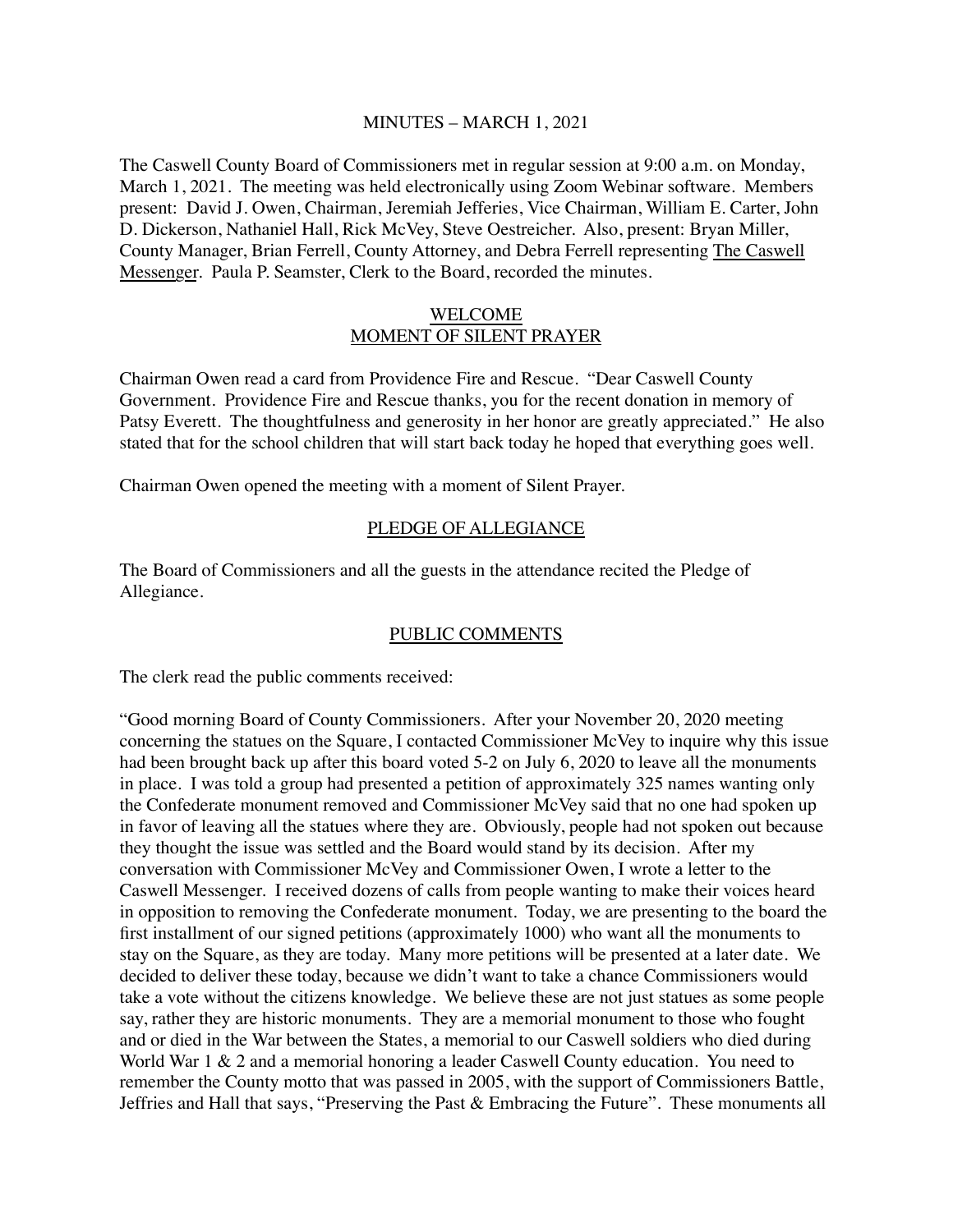represent part of our past and we should honor them. Thank you, R. David Wrenn." The petition read "Please support and sign our petition to let the Commissioners of Caswell County know that we oppose the removal of the historical memorial in our town square dedicated to those individuals who fought during the Civil War. We would like all monuments to be left as they are, including but not limited to the aforesaid statue as well as the memorials honoring the soldiers in World War I, World War II, and N.L. Dillard. Thank you for your support and signature.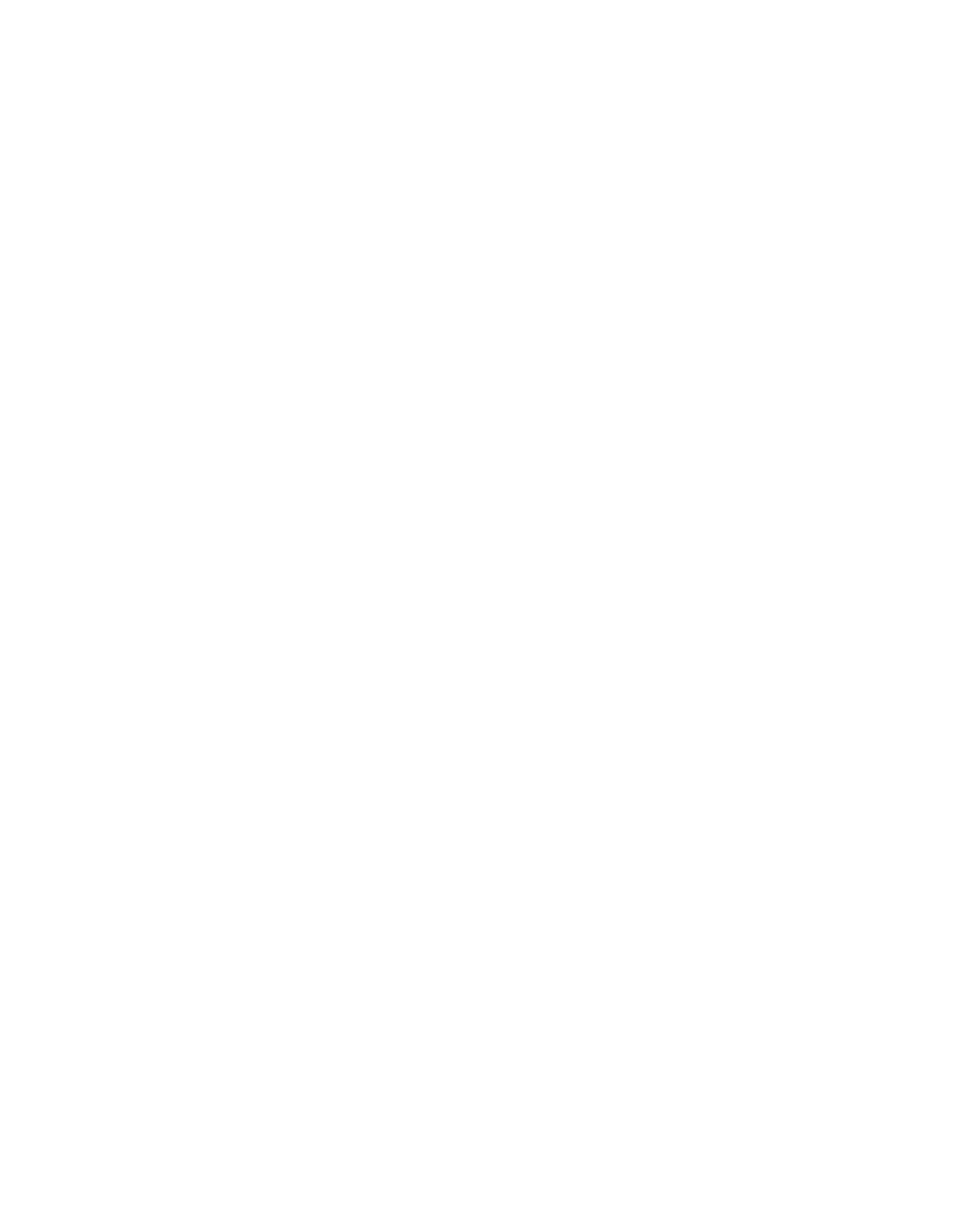"Hello this is Jonathan Watlington. First I would like to say that these types of issues should be handled with face to face meetings not on computer because a lot of people can't express their concerns because they don't have the knowledge or the computer access. I would like to ask why is a nonresident group that pays no county taxes have any say what my tax money is spent on or not, they sound like troublemakers. The monument is a historic monument along with the respect of the WW1 and WW2 monument and also the NL Dillard monument is a historic monument. Issues for the high taxes that we pay now our county taxes is higher than any other county around us and for the ones that promised the trusting tax payers that they would not vote to have the monuments removed to get votes is not public servers that should have their positions on the council and probably will not get revoted in next election but that's on your lying to your voters. I would also like to say if you ignore the true tax payers asking to keep the monument where it is than the ones that asked for it to be moved or taken down should have to pay all removal expenses, not the tax payers money. The county wastes enough of the tax money anyway and one other issue I have is the way our trash is handled I pay taxes to be able to throw trash away but then have to pay again by weight to throw anything else away at the dump that to me is double paying for the same thing. Thank You."

"President Reverend Bryon Shoffner. Dear Caswell County Commissioners: Please include this public comment as an appeal of the Watershed Protection Permit by the Thomas Day – Caswell Holt Branch (#54AH-B) of the NAACP. According to § 160D-1402. Appeals in the nature of certiorari, the NAACP has standing on this issue because at least one member has standing."

"Jonathan Watlington. I would like to say that these meetings should not be conducted or decided on because the members know and have been told that half the county doesn't have access to the internet and the older people may not even know how to use a computer to send an email. The meetings should be held in a face to face meeting in the evening and open to the public. I don't think the monuments should be removed because of an outside group that doesn't even pay taxes in the county should have a say in what goes on in this county, they are just starting racial problems in the community. I'm not threatening anyone, but this is probably not a can of worms you won't to open, history is history. The reason people say they have a problem with things is because they don't have the right education and knowledge to understand history. It seems to me that the community wants to pass stuff by not having say by the community and blaming it on Covid. If I can go in Walmart with a thousand other people with a mask and stand 6 ft apart and it's safe help me understand what the problem is with having a meeting under the same circumstances."

"Sharon & Ed Williams, 396 John Russell Road, Prospect Hill. Dear Mr. Carter, My husband and I live in your district and ask that you please support zoning. Nearly every day we walk Russell Loop Road and sometimes Flint Ridge Road. We take plastic shopping bags with us to pick up litter and most days we fill those bags. Why would anyone throw litter out their vehicle windows, ruining the beauty of this rural setting? I would hope that none of your constituents support the "freedom" to litter, to pollute the environment. It appears, however, that some do. Without zoning, this county is issuing an invitation to do just that--pollute our air and water, clog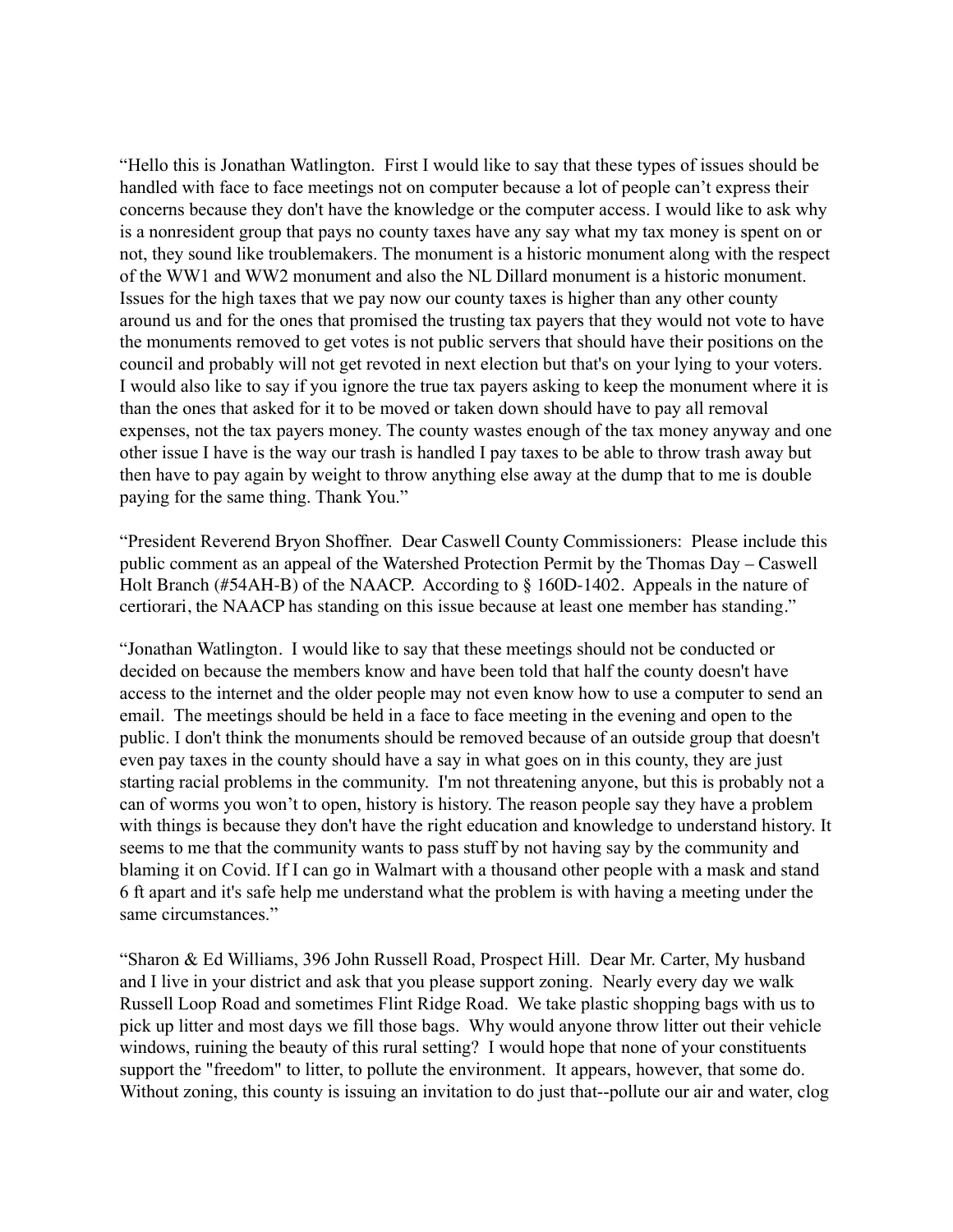our rural roads with heavy equipment, replace peace and quiet with constant noise. There isn't a bag big enough to hold all of that. I understand that there are families in this county that own hundreds if not thousands of acres of land. I suggest that there are many more of us that own only a few acres or even just a yard. The fact that we own less land doesn't mean that we are any less impacted by the environmental threats of polluting industries or that we value our property any less...though it will literally lose value without the protection of zoning. Thank you for taking the time to read and consider our concerns."

"Susan Faison, Caswell County Property Owner. Dear Commissioners. As a property owner in Prospect Hill, and as a retired Realtor, I want to implore you to consider Zoning for Caswell County. As a Realtor, I've personally seen the effects of Zoning, and also the effect NO Zoning. We as property owners want to see our property values RAISE, not LOWER! No Zoning allows all kinds of property disrespect! It gives no recourse to many issues, such as, Blight, pollution, water and well contaminations, and Air pollution with large industrial companies. It disrupts farmers' fields and animals and livestock. There are so many issues that Zoning could protect property owners from, I can't begin to list them all. Agricultural Zoning could protect the Farmers! Residential Zoning would protect our home values, and Industrial Zoning would protect those companies' rights. It would give each categorization the protection it currently does NOT have! I volunteered at the voting center at the Prospect Hill Fire Dept on Nov 6th. I volunteered,

(as many others did) to help answer the questions that the community might have regarding Zoning. Many people were uneducated regarding their rights, and exactly what Zoning would do for them! Several people told me they couldn't support the Zoning because they owned a small machine shop, or car repair shop, on their property! I assured them that they could indeed keep their shops! They would be grandfathered, and a small shop does not disrupt the neighbors, and would not be stopped. Some people had been told, by others, that it would be shut down! These people that are spreading false information, are trying desperately to stop the Zoning, because they are afraid of change, I'm thinking. Caswell County desperately needs Zoning! Even SunRock's own Attorney told you that at the meeting in Yanceyville. If there were Zoning in Caswell County, he said, they wouldn't have been able to come do what they are doing.

The Commissioners need to recognize their importance in protecting those in this County that aren't able or willing to protect themselves. That is exactly your role as a Commissioner! The BENEFITS of MANY outweigh the benefits of the FEW! We need to educate the public to what protections Zoning could provide them, and maybe they wouldn't be so hesitant regarding the change. When it comes to Zoning, just remember, it is to protect YOUR HOME AND MINE, in Caswell County!"

"Jami Haigler, 249 Blaylock Drive, Prospect Hill. We need bold executive action in order to preserve Caswell County. Zoning protects our property values; it gives us an extra layer of protection for ill-advised neighbors that would put profit over the health of the community. I live in the south east section of Caswell County. We need our district to be zoned. For years parts of Caswell county has enjoyed district zoning. There has been no problem. There are more pros than cons for zoning. Thank you for your time."

"Glenn Coble. I own property in the Southeastern Corner. Here are some important points to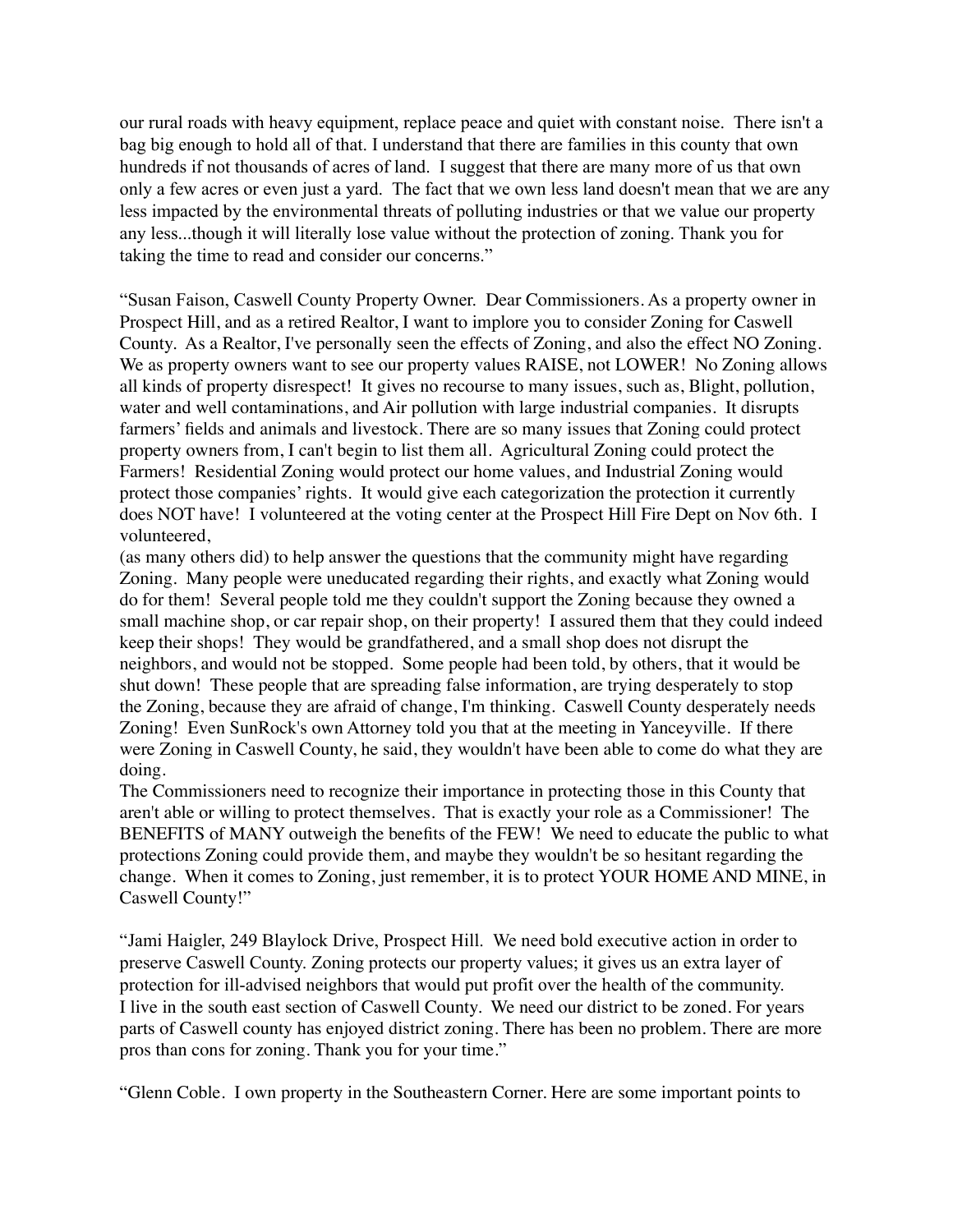consider: Zoning will: keep me healthy and safe. Because without zoning Caswell will become the place where big business will want to put its toxic operations polluting my clean air and water. My wife already has lung problems due to environmental impacts. Keep bad neighbors away from my property. Because without zoning my next-door neighbor could be an asphalt plant or some other heavy industry infringing on my way of life with its stinky air, heavy truck loads, 24/7 noise and lights. Which is already happening on Wrenn Road. Preserve my property values. Because without zoning my neighbor's activities could destroy my largest asset, my land. Preserve our community values and our way of life. Because without zoning my neighbor could infringe on my outdoor enjoyment of this rural county, I have chosen to live in. What will happen to my farming, my hunting, my day to day peace? In addition, the current infringement of Sunrock in which the county has permitted them to establish an asphalt junk yard which serves no purpose other than inviting neglect and the accumulation of garbage alongside the roadside of Wrenn Rd. It is apparent the county is willing to allow these dump sites even though the land is zoned agricultural."

"Barry Haigler, 249 Blaylock Drive, Prospect Hill. I live in the southeast section of Caswell County. We need zoning. Zoning protection is needed for the survival of the community. Zoning preserves our property values, our land, air, water, and wildlife. These things are important and should not be compromised for profit over the health of the citizens and the environment. Thank you."

"Lynn Pendergraft. Please, please zone Southeastern Caswell County. My husband & I sold everything we had worked for during our 26 years of marriage to buy this 350-acre farm in Caswell County. That was in 1994. We thought we were moving to a peaceful place where we had plenty of pasture for our horses  $\&$  privacy for the rest of our life (something we had lost in our life in the growth of the Research Triangle Park area in Durham, NC.). We, of course, never dreamed what is now happening in our area of Caswell County - we live on Wrenn Road. We are extremely concerned about our air quality, our water in our 8 wells, our family (our daughter  $\&$ husband & our grandchildren- who also live on our farm), well-being of our horses, detrimental effects to our two chicken houses. Our chickens are the livelihood for us & the family of 10 that has them leased (husband, wife & 8 young children). All of us are vulnerable to the detrimental effects of asphalt plants & quarry right under our nose. And, of course, what all this would do to our property value. WE NEED YOUR HELP! We cannot defend ourselves."

"Dale Kemper, 802 Russell Loop Road, Prospect Hill. Please support zoning for my area of the our county. The threat by Carolina Sunrock to install a quarry near my home has caused me to realize the value of zoning. I want zoning to protect my way of life, my ability to continue living in the area and prevent the loss property values. I truly fear their planned operations will threaten my potable water supply. I think the risk of their dynamiting will threaten the physical foundations of my buildings and that the air pollution will cause damage to the health of me and my family. My experience with quarries in Oklahoma and Arizona cause me to also think that once it is no longer profitable to extract minerals from our county the abandoned quarry most likely will become a garbage dump with it associated filth and insects. Thank you for supporting me. PS: Here are the points that support zoning. Zoning will: Keep me healthy and safe. Because without zoning Caswell will become the place where big business will want to put its toxic operations polluting my clean air and water. Keep bad neighbors away from my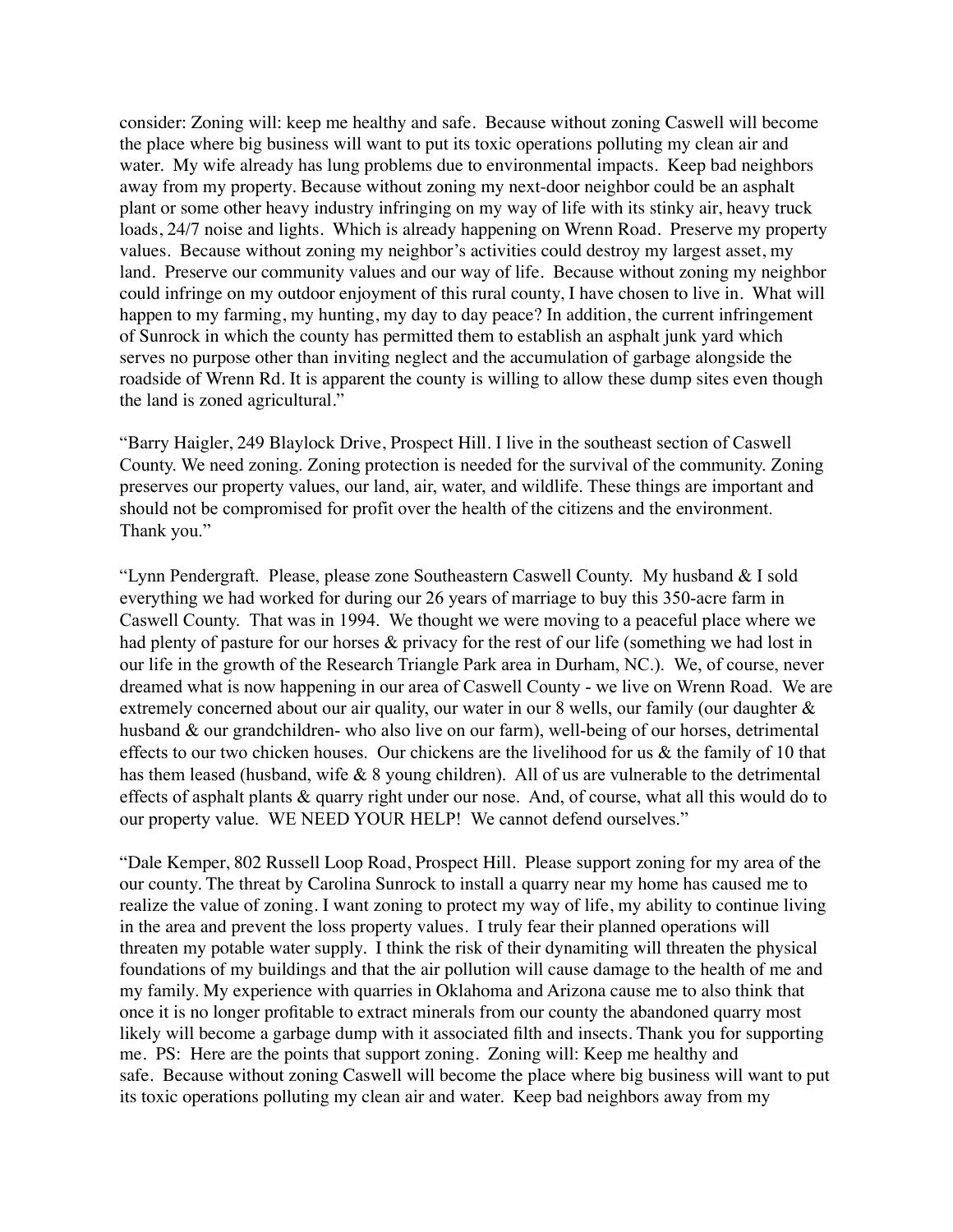property. Because without zoning my next-door neighbor could be an asphalt plant or some other heavy industry infringing on my way of life with its stinky air, heavy truck loads, 24/7 noise and lights. Preserve my property values. Because without zoning my neighbor's activities could destroy my largest asset, my land.

Preserve our community values and our way of life. Because without zoning my neighbor could infringe on my outdoor enjoyment of this rural county, I have chosen to live in. What will happen to my farming, my hunting, my day to day peace?"

"Peter Christopher, 1181 Wilson Road, Hurdle Mills. I live on Lake Roxboro and support zoning protections that will not allow heavy industry or polluters ruin our environment. Without zoning we will always have a target on our backs as a place for businesses to come to pollute with impunity. Without protections we willingly allow pollution we can never change back. Protect the rural character of our area."

"My name is Bert Lea, and my wife and I live in the southeastern corner of Caswell County. Our address is 1365 Wilson Road, Hurdle Mills, NC. This is just a quick note, not to beat the reasons, but ask you take a strong major stance toward zoning. There is no way to protect the environment unless rules through zoning place barriers in place to make sure requesting industries, that promise county growth, have dotted all the i's and crossed all the t's guaranteeing progress and not harm. Once destruction enters, well, it's too late. Thank you for considering the importance of zoning, our future generations will see you all as a hero."

"My name is Cornelius Jones. I live at 1630 East Hughes Mill Rd, Burlington NC. I am for zoning in order to keep out polluting industries. We already have one polluting conservator right down the road from where I live. The noise early in the morning and the stink in the summer months. I can smile and hear this pollution. The asphalt and ready-mix plant that you'll want to let in my community. The polluting air coming from the plant will cause cancer. I just want to let Commissioner Carter and the other County Commissioners that I am for district zoning if the is what we need to keep the air somewhat clean in my area. I want to thank all of you for hearing what I have to say."

"Ahmad Hariri & Anna Craig, 5 W Lakefront Drive, Leasburg. Commissioner Carter: We wanted to let you know we live in the Southeastern Corner of your district and we want you to support zoning for our area. Zoning will: Keep our family healthy and safe. Because without zoning Caswell will become the place where big business will want to put its toxic operations polluting our clean air and water. Keep bad neighbors away from our property. Because without zoning our next-door neighbor could be an asphalt plant or some other heavy industry infringing on our way of life with its stinky air, heavy truck loads, 24/7 noise and lights. Preserve our property values.

Because without zoning our neighbor's activities could destroy our largest asset, our land. Preserve our community values and our way of life. Because without zoning our neighbor could infringe on our outdoor enjoyment of this rural county, we have chosen to call home. Thank you for your time and consideration."

"Susan & Jay Chandler, 1566 Alvis Boswell Road, Yanceyville. It is imperative that we pass zoning laws to keep polluters from entering into our neighborhoods for the following reasons: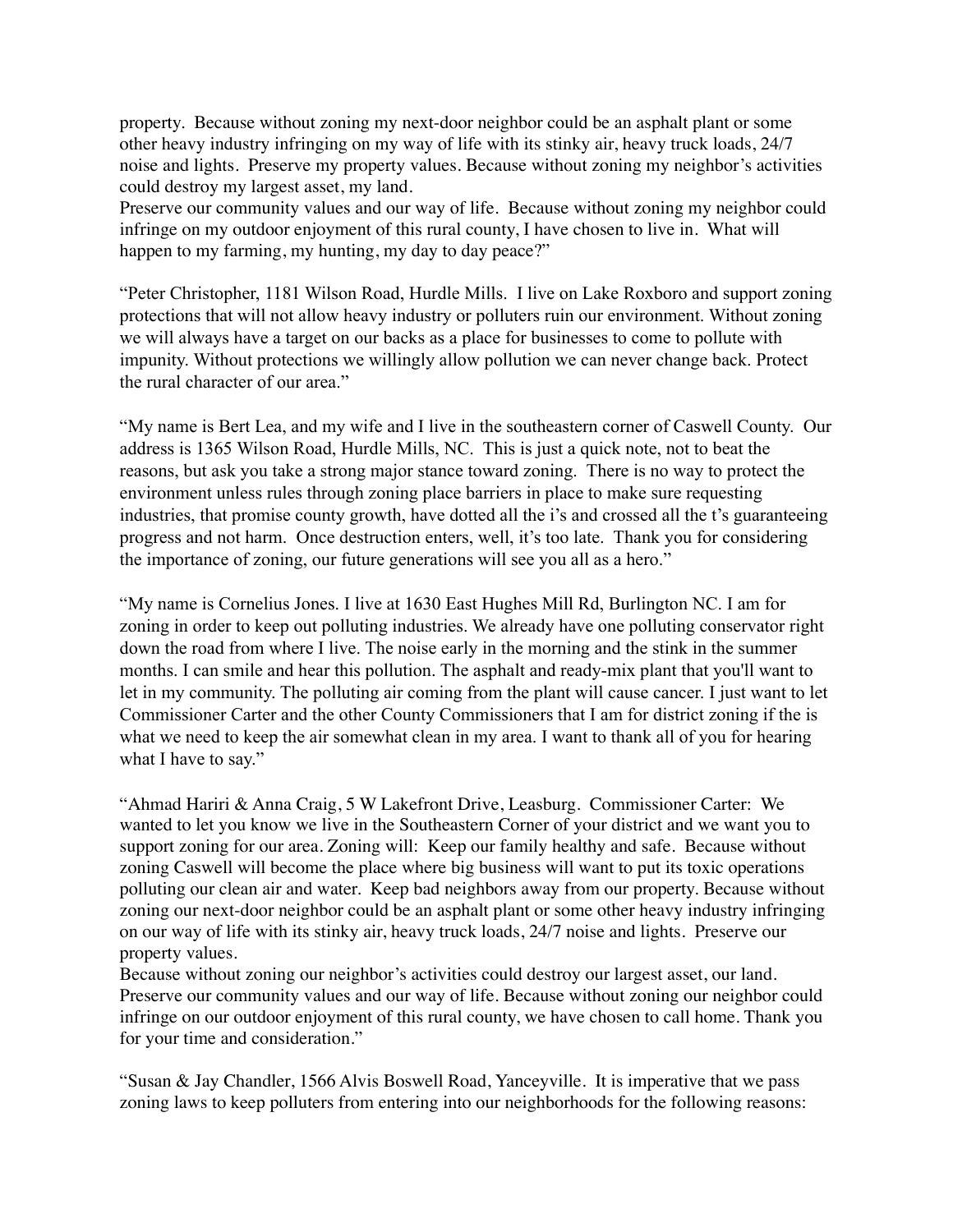Zoning will: Keep our family healthy and safe. Because without zoning Caswell will become the place where big business will want to put its toxic operations polluting our clean air and water. Keep bad neighbors away from our property. Because without zoning our next-door neighbor could be an asphalt plant or some other heavy industry infringing on our way of life with its stinky air, heavy truck loads, 24/7 noise and lights. Preserve our property values. Because without zoning our neighbor's activities could destroy our largest asset, our land. Preserve our community values and our way of life. Because without zoning our neighbor could infringe on our outdoor enjoyment of this rural county, we have chosen to call home. Thank you for your time and consideration."

"Pat & Diane Tighe, South Hyco/Roxboro Lake residents. Hello! Although not generationally from this area, we moved in 1997 to NC. And in 2015 we became empty nesters and moved to hopefully our last home on South Hyco Creek / Roxboro Lake. We moved out to the country like many people do... a cleaner lifestyle with less air/ noise pollution. We need to protect wildlife, all types of water areas and care about the people and the environment many have chosen to live in. Responding with Responsible Zoning is needed to protect all these assets mentioned. In no way does a 50-year mining operation of any kind provide benefits to the area. If it does why not sing the benefits to the heavens so all can hear? 50 jobs is not the benefit either. Please make the right decision and take a stand to do the right thing. Doing the most \$\$\$ popular thing is shortsightedness and will leave stains on your actions of today in a historical legacy with your signature on file. Do well so we can all live well!!!"

"William & Jody Kowalski. Zoning in Anderson Township. Commissioner Carter. I am one of the residents in the area they wholeheartedly SUPPORTS zoning in the county or at least in the area of Anderson Township. I bought property and built a home here because of the rural setting and lack of heavy industry. I moved from an area in another state, close by were both and Asphalt Plant and a Concrete plant... Some of what we have heard from a few people who state they do not want zoning stems from IGNORANCE of what zoning is about or being fed false information about zoning. In hindsight, which is always 20/20, I regret I was unaware that there was absolutely no zoning I Caswell County. For I now regret buying and building a residence here. I would implore the commissioners to educate residents on what the benefits of zone could be instead of letting misinformation rule. I support zoning for the following reasons: Keep our family healthy and safe. Because without zoning Caswell will become the place where big business will want to put its toxic operations polluting our clean air and water. Keep bad neighbors away from our property. Because without zoning our next-door neighbor could be an asphalt plant or some other heavy industry infringing on our way of life with its stinky air, heavy truck loads, 24/7 noise and lights. Preserve our property values. Because without zoning our neighbor's activities could destroy our largest asset, our land. Preserve our community values and our way of life. Because without zoning our neighbor could infringe on our outdoor enjoyment of this rural county we have chosen to call home. Thank you for your time and consideration."

"Robert & Karen Anderson, Caswell County residents. Dear Caswell County Board of Commissioners, Please know that my family and my neighbors are strongly in favor of zoning in Caswell County. Zoning can help protect us from environmentally unfriendly industries. These businesses look for unprotected areas to locate polluting industry...noise, unsafe drinking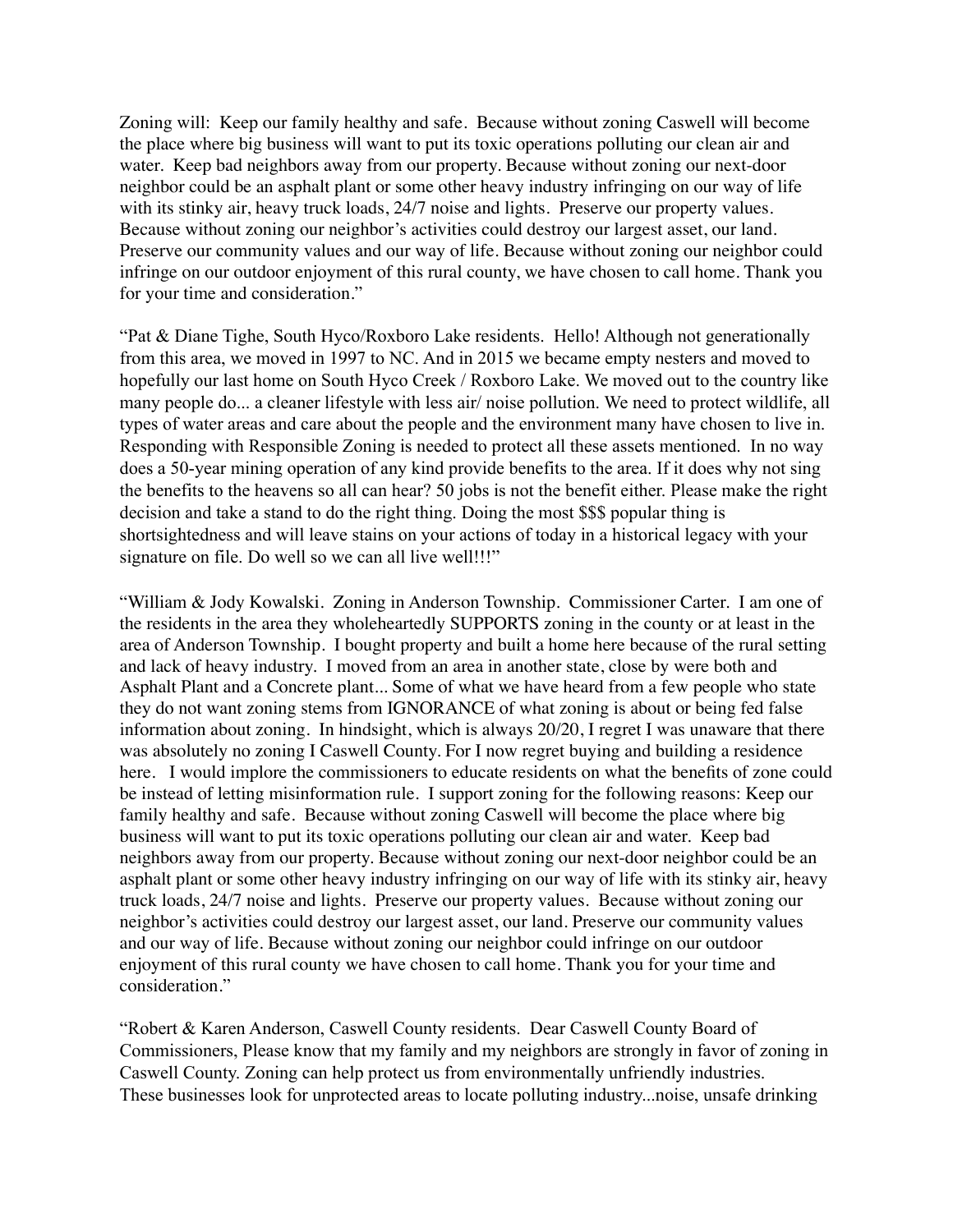water, air pollutants come along with that industrial development. With Zoning, our neighborhoods will remain safe as well as our property...our largest single asset financially and what we hold most dear. Isn't this true for you as well? Protecting your family and assets? My single question is: "Why would any responsible county commissioner be AGAINST zoning?" It concerns me and my neighbors greatly. My 97-year-old next door neighbor raised a good point: are the commissioners against zoning because they have something to gain? She has been around a long time and seen many things. We will all be watching this closely and noting who stands for what. Please don't disappoint your constituents...we depend upon you."

"Dear Mr. Carter. My name is Thomas Lagrassa and I live at 587 Blake Drive, Hurdle Mills, NC. I am a resident in the Southeastern Corner of Caswell County. I've lived at this address for over 20 years. Living the majority of my life on Long Island, New York, I've experienced the nightmares of living in a community without zoning protection. The county I lived in was a farming community predominately growing potatoes, grapes, and various fruit. The nightmare first started when a small auto salvage business bought 100 acres of land and began storing wrecked vehicles on the property. We had no zoning laws to prevent this. Within three years, the nearby farms were experiencing a major decrease in production of their crops (it was later learned that the gasoline and petroleum left in the wrecked vehicles were seeping into their groundwater.) Without zoning laws in place, the residents had to wait years of litigation to stop the pollution and any additional industrial growth. Within the first year that the auto salvage business moved into our community, additional companies started buying properties. An automobile brake producing plant, a company building cinder blocks for cesspools and building foundations, and a company making plastic parts for GE washing machines. Once the door was opened, the floodgates began to flow. The farmers, after losing their crops were forced to sell their farms, the residents began to sell their properties because of the air, water, and noise pollution. The influx of businesses overtaking their neighborhoods became unbearable for everyone. The additional traffic, deforestation, increase in taxes to pay for the repair of roads spiraled out of control. The community I've described in the above paragraphs is Hauppauge, Long Island, NY. There's been a few books written about this town and how the lack of zoning laws (along with greed and corruption) desecrated a beautiful farming town into a mega industrial cesspool. Fortunately, neighboring towns, after seeing the impact of having no zoning laws and regulations, have established their own zoning boards to ensure that their residents will not have to endured these heartaches. This is why I am TOTALLY in favor of zoning laws and regulations to protect people and property."

### RECESS

The Board took a brief recess.

## PUBLIC COMMENTS (Cont'd)

"Pat Warren, 36 Main Street, Prospect Hill. My family and I own about 130 acres of land in Prospect Hill where I was born and bred and have chosen to spend my life. I am speaking in strong support of zoning southeastern Caswell County. As you are aware, Prospect Hill and Anderson are now suffering the consequences of the majority of Caswell County not being zoned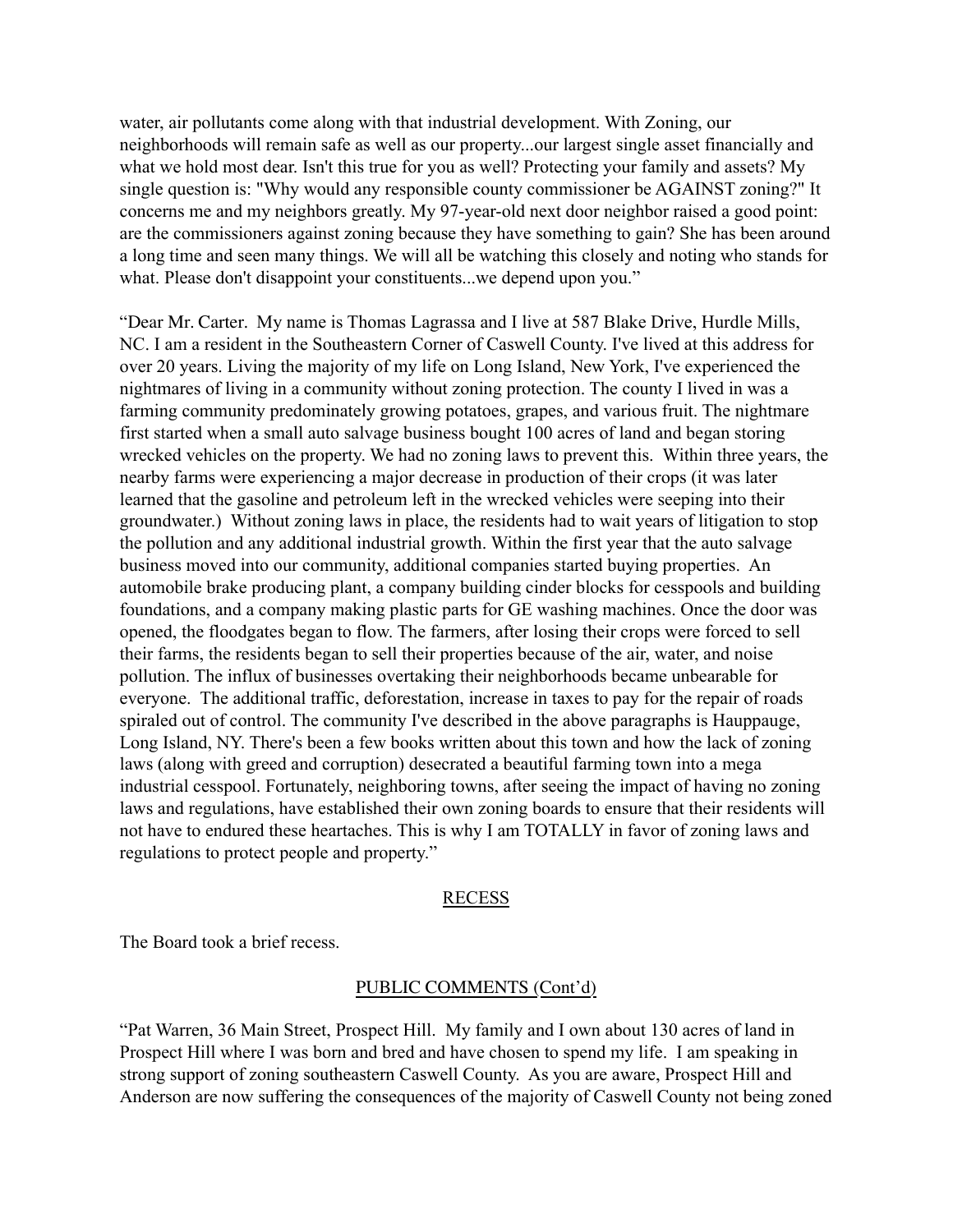considering the proposed quarry and the three proposed asphalt plants. If these highly toxic polluting industries do locate in southeastern Caswell, they will, if allowed, grow and invite other polluting industries to locate in the same area. Without zoning, we will absolutely be helpless to stop this growth from occurring. Not only will our health suffer but the value of our land will crash. The very reason that the zoning referendum was placed on the 2020 General Election ballot was because southeastern district citizens submitted a zoning proposal to the Board of Commissioners. After that, the majority of citizens in southeastern Caswell proved, with their vote, that they are for zoning in the precincts of Anderson, Prospect Hill, Leasburg, and Yanceyville which makes up southeastern Caswell. I ask you to follow through with the original zoning proposal as well as honor the will of the people of southeastern Caswell by implementing zoning in southeastern Caswell County. It takes courage to implement changes, however, I truly believe that once the citizens of Caswell County understand the positive impacts that light conditional zoning offers, even more citizens will support zoning. Thank you for all that you do to help Caswell County prosper in the most positive ways."

"My name is Molly Harrison and I live at 501 Bridle Path Dr in Raleigh. Though not a current resident of Caswell County, my family owns land in the southeastern district of the County, so I have a vested interest in its future. I am writing to show my very strong support for zoning in southeastern Caswell. I fervently believe it will be an effective protective measure for its citizens and stakeholders."

"Ted Harrison. Zoning for appropriate uses is not an infringement. It is a protection. We have one Earth and only one. It is necessary to protect it from misuse."

"Stephen & Jane Long, 2924 John Oakley Road, Prospect Hill. To BOCC Members, We need zoning to protect our way of life in Caswell County: Clean Water, Clean Air, Health and Safety, Property Values, Undeniable Beauty and Peacefulness Enjoyed by Community. I am a 4th Generation Caswell County Resident living on our family farm with 2 daughters, ages 29 and 25, respectively, making plans to raise their families here on this land. BUT, without much needed zoning laws to protect Caswell County lands against toxic or unhealthy industry/business coming in, their (and others in our community) future plans to raise their families here (and others seeking this beautiful Caswell County way of life) will no longer be. I am not against progress, but zoning laws are desperately needed to bring in healthy and safe companies willing to be GOOD neighbors. EVERYONE working together for the GREATER GOOD OF ALL. So much potential. OUR beloved County of Caswell has so much potential. We are perfectly situated for the RIGHT growth, the RIGHT opportunities. But this vision for our county is being clouded/ threatened by polluting industries that will most assuredly follow if proper zoning laws are not established to protect us. Thank you for your service to our county. Thank you for your service to our citizens to protect our special way of life."

"Mark Zimmerman. Commissioners, Thank you for listening to the will of the voters by voting to consider district zoning protections in those precincts in which a majority of citizens voted in favor of adopting them. You have started an appropriate process in response to those wishes. Now is certainly not the time to change course. It is premature to make a judgement on zoning protections until we see how actual plans can protect us. Everyone should keep an open mind as the process plays out. Planning staff is preparing alternate plans in consultation with you.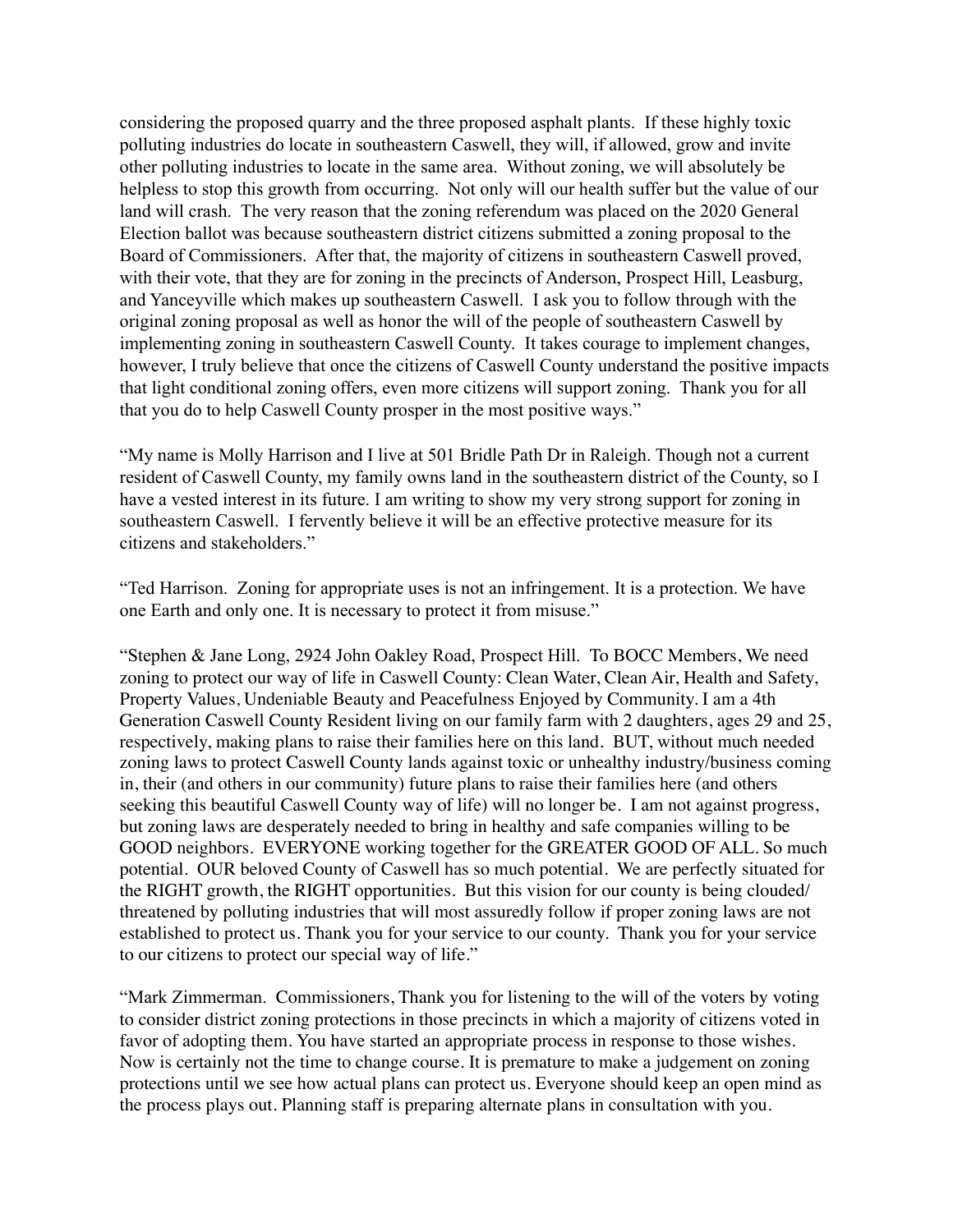Afterward there will be ample time for citizen education and input. Then you will be able to decide which way forward Caswell County will go. Will we continue to be vulnerable to those outsiders who will take advantage of its lack of protections? Or, will we, through you, take control of our future so we can preserve what everyone who lives here loves about life in Caswell County? The world around us is closing in on us. Let's honor the majority of voters who want to protect the goodness of Caswell by finishing the process you voted to start. Let's look at how zoning protections would actually affect the way we live here by seeing actual plans. Only then can we, and you, make a judgement on the best way forward. Thanks for your service. By considering zoning protections you are rendering a great service, indeed."

"Leslie Zimmerman. It's time. If you search back through the last four decades of Caswell Commissioners meetings, a pattern emerges. Every few years citizens raise legitimate concerns about changes in Caswell County that interfere with their way of life. Issues around dangerous businesses, businesses making disruptive noise, and most recently businesses polluting our air, water, and land. Every time, the County Commissioners listen with sympathy, but have no way to help. Each time the question of zoning arises, because zoning offers protections to property owners. It is obvious that without zoning, Caswell County will continue to experience

undesirable businesses in unwanted neighborhoods. Each instance, it was decided the time

wasn't right to pursue zoning. This time is different. Now, the time is right. A majority of voters in four precincts have asked you for zoning protections. By respecting their voices, you can finally help. You can put in place protections against those who threaten to take away what is special about Caswell. Take the time to listen and learn. Educate the people and yourselves, learn the facts, not the assumptions and have the hard discussions. Don't miss this opportunity. Create a supportive plan that preserves how we live here. Please be the Board of County Commissioners that finally passes measures to ensure that our future will be as good as our past."

"Herman & Jean Roberts. The zoning proposed for Caswell County would protect us, the people, from toxic air & water contamination from the large industries that would choose to relocate here. We are speaking particularly about the Asphalt plant proposed for our Southeastern corner of Caswell County. We need this zoning to protect our current way of life for future generations to come. These industries would bring environmental issues such as potentially toxic air & contamination of our water supply that no sane person would want in their own back yard. Please reconsider your stance on this important matter & Vote FOR this zoning recommendation. Thank you!"

"Commissioners, My name is Evangeline Vinson Gaudette. I live at 441 Baynes Rd. Burlington NC. I am asking that you move forward with district zoning for the Southeastern corner of Caswell. I live in Anderson, which as you know, voted in favor of zoning, despite misinformation that was spread intentionally through direct phone calls and social media. Anderson also voted in favor of zoning despite the cancellation of efforts to educate the community about zoning via community meetings. Think of how the vote would have turned out with proper education and the absence of purposeful deceit. Thank you for your consideration."

"Phil Barfield, 910 Melvin Wrenn Rd, Yanceyville. I support your efforts to develop a plan to zone the southeast portion of Caswell County and present the plan to the public for comment.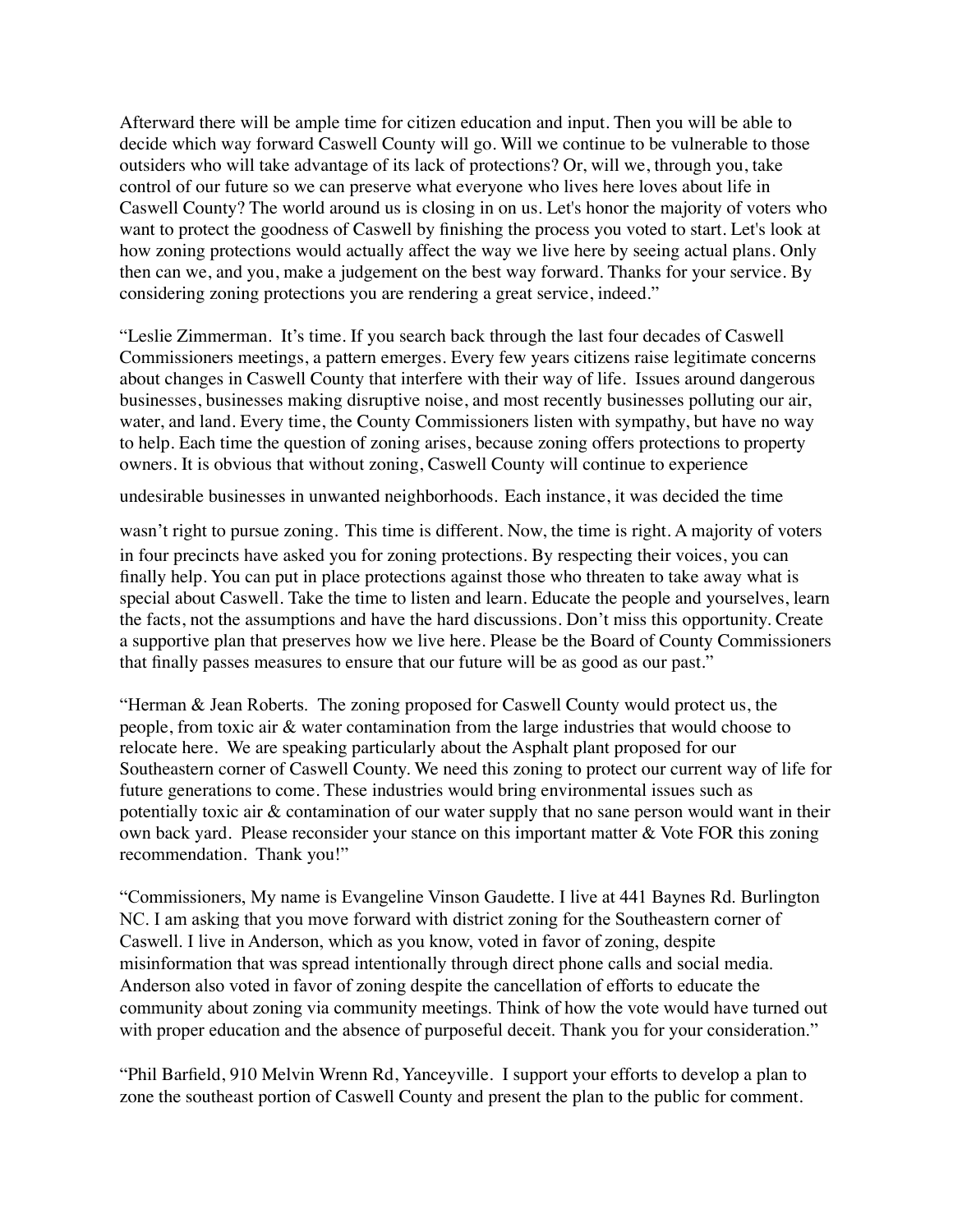From what has been presented so far by the County Manager and Planning Director, zoning will keep the four townships' rural residential and agricultural setting intact and will allow citizens in those areas a voice in how they want their communities to be developed. As noted previously, Caswell already has zoning in other areas of the county. This effort now gives these communities the opportunity to have the same benefits and protection that has been afforded to other county residents. Please work together in a respectful, professional manner on this plan."

"Stacey Long, Owner, Oak Grove Farm (i.e. the Long family farm on Ridgeville Road in Prospect Hill), Co-Owner, Caswell Mercantile. Members of the BOCC, As a landowner in southeastern Caswell and a new small business owner in the county, I would like to express to you the importance of enacting district zoning to enable members of the community to have some control over their own destiny. Without such community-based controls, there is no mechanism the local population can employ to prevent undesirable entities from entering the area. Such undesirable industries will hurt surrounding property tax values, irreparably harm the environment, damage the local infrastructure, and prevent other desirable industries from ever considering to locate in southeastern Caswell. In other words, southeastern Caswell will become a future "dead zone" in many respects if community zoning is not enacted. I have heard arguments about "Zoning takes away a landowner's freedom" or "Your property taxes will increase without certain industries''. These are misleading arguments in my view. Zoning gives the local community a voice in the decision making about its area, whereas now it has little power to directly influence such decisions - i.e. zoning gives the community more freedom and control over the use of its land, not less. Zoning can't be used to take away farming or hunting rights, which seems to be a fear that some people have - perhaps due to deliberate misinformation efforts. Property values for wide areas around undesirable industries will also plummet, so gains in the tax base from the industry will be offset by decreased property tax revenue from the surrounding area. Please consider these arguments when making your decision on district zoning for southeastern Caswell."

"Kim and Jr. Merritt. Dear Caswell County Board of Commissioners, We are writing to you and asking that you please VOTE for ZONING PROTECTIONS in the ANDERSON COMMUNITY and to PROTECT US from the UNWANTED Proposed Industry that is trying to come into our community and ruin it forever. Our family lives in the Anderson community, less than 8/10ths of a mile from where the proposed asphalt is to be located on a family farm that was purchased by my grandparents over 60 years ago. We built on this farm because we were born and raised in Caswell and the rural way of life is how we also wanted to raise our children, so an option of just packing up and selling my home that is in middle of a family farm is not an option for us... It is very concerning to me for the sake of my children and future generations and because I have cancer and am currently taking treatments myself. Our questions for you are; If you had a toxic plant set to come into your community, possibly the one that your children or grandchildren live in, would you want that even remotely near them to damage their health and possibly god forbid shorten their lifespan? For the health and well-being protection of your family, I don't think that anyone who has one ounce of compassion in their heart would want that for their family's health or for anyone else's family, do you? If you were in our shoes on this side of the county, would you not want some type of regulation to prevent that from taking place? We are NOT trying to prevent industry/businesses from coming into this county, just the industries that want to come in and cause more harm than good to the people of Caswell County and cause irreparable damage to this beautiful rural county. We are only trying to protect our families, future generations, and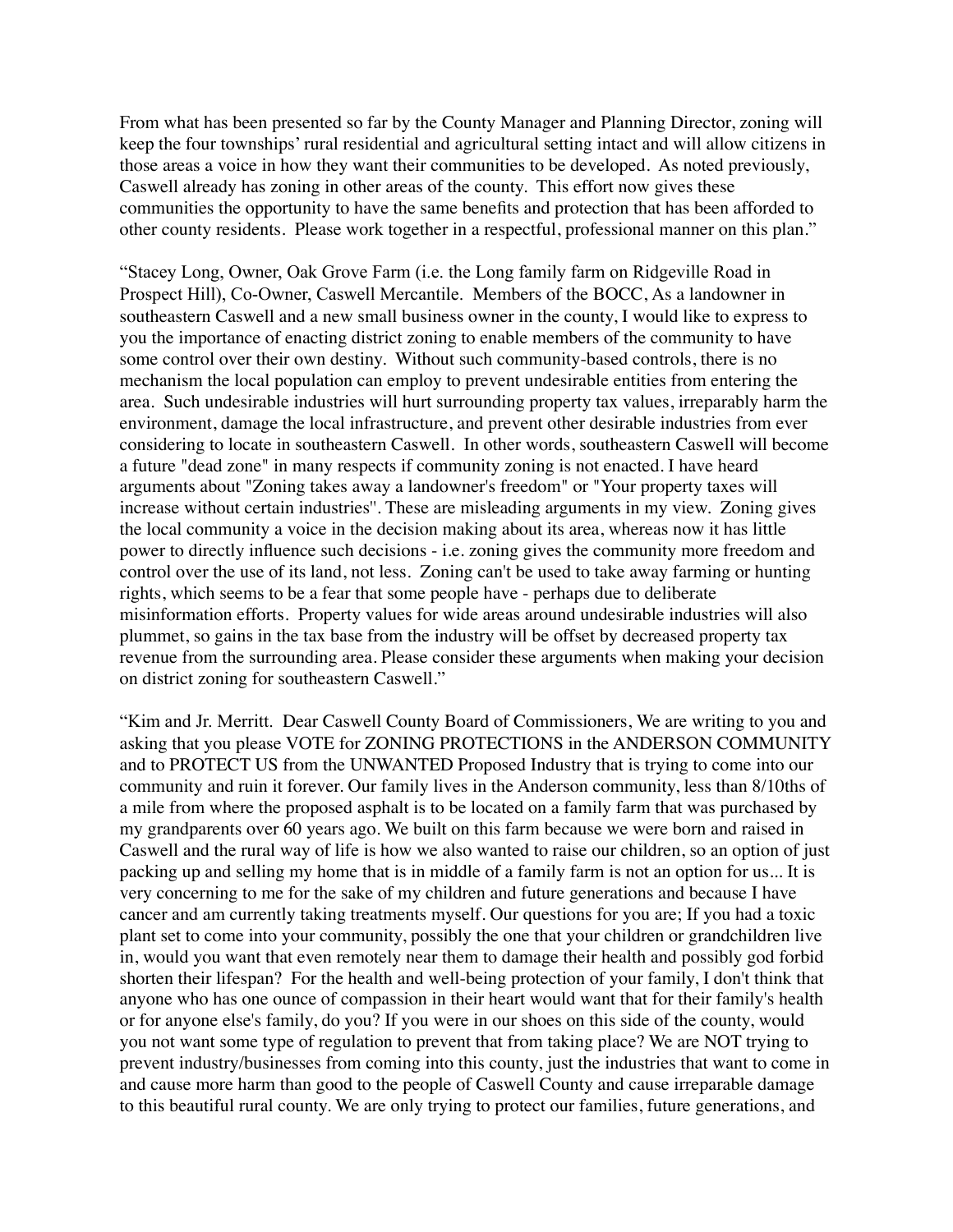our community from toxins and to maintain the healthiest community possible. The IRREPARABLE DAMAGE that an industry like this will have on health, environmental impacts, well water, property values, noise pollution and wildlife and much more, is so large! PLEASE VOTE FOR ZONING FOR OUR ANDERSON COMMUNITY, if for any reason, but for the children of this community and their health. ALL CHILDREN should be able to have the freedom of going outside and playing in their own yards without having to breathe in toxic dust or roll around on grass or climb trees that are covered in it. Or be able to eat vegetables from a family garden that is not covered by toxins. Please take this to heart and put yourself in our shoes and how would you feel then. The health and well-being of everyone that could be forced to live around this industry is in your hands... Please vote as if you or your children or grandchildren were being forced to have it as your or their unwanted toxic neighbor. Thank you for your time and consideration. PLEASE PROTECT US AND PLEASE VOTE FOR ZONING IN THE ANDERSON COMMUNITY."

"Dr. James Vail. My wife and I built our house in Caswell County almost 2 decades ago. Little did we envision that our bucolic way of life would be threatened by the arrival of heavy industry. Of course, we want zoning! We need zoning to help protect our way of life and we need it NOW!"

"Robert Yarbrough. I live outside of Yanceyville. I want to use my public comments to praise my Representative Commissioner Bill Carter because Commissioners don't hear thank you in public enough. In December Bill Carter voted to give us zoning here which was the right thing for him to do since that's the same way we voted. But someone this weekend said to me that Mr. Carter might change his mind. I said not our Bill Carter! He's a man of his word. He's not one of those flip-flopping politician types. When he votes to do something, he sticks to it. They said he might vote with other parts of the county that didn't want zoning. I said not our Bill Carter! He knows he represents our district and our district voted for zoning and that's what his vote was for. He knows that's his job. He would never turn his back on his people to support other people. So, thank you Bill Carter for doing the right thing by your district even when some people criticize you for standing up for us. The majority of your folks here who voted for zoning will certainly remember that when you run for re-election next year."

"Good Morning. My name is Dr. Martinelli and I live next to Prospect Hill. For our community to continue to be the wonderful place to live, we need zoning. Make it happen., we are watching."

"Richard Long. Whatever it takes, please stop this asphalt plant from coming into our county. Thank you."

## RECOGNITIONS

Commissioner Hall recognized and acknowledged the fire departments. He stated that during the last couple of meetings other commissioners had done this as well but during the last ice storm in his community shortly after daybreak the fire department was there, most likely Anderson Fire Department, and cleared the road of trees but about a half an hour or so the road was closed again. Commissioner Hall stated that the fire departments did a good job and he wanted to acknowledge that.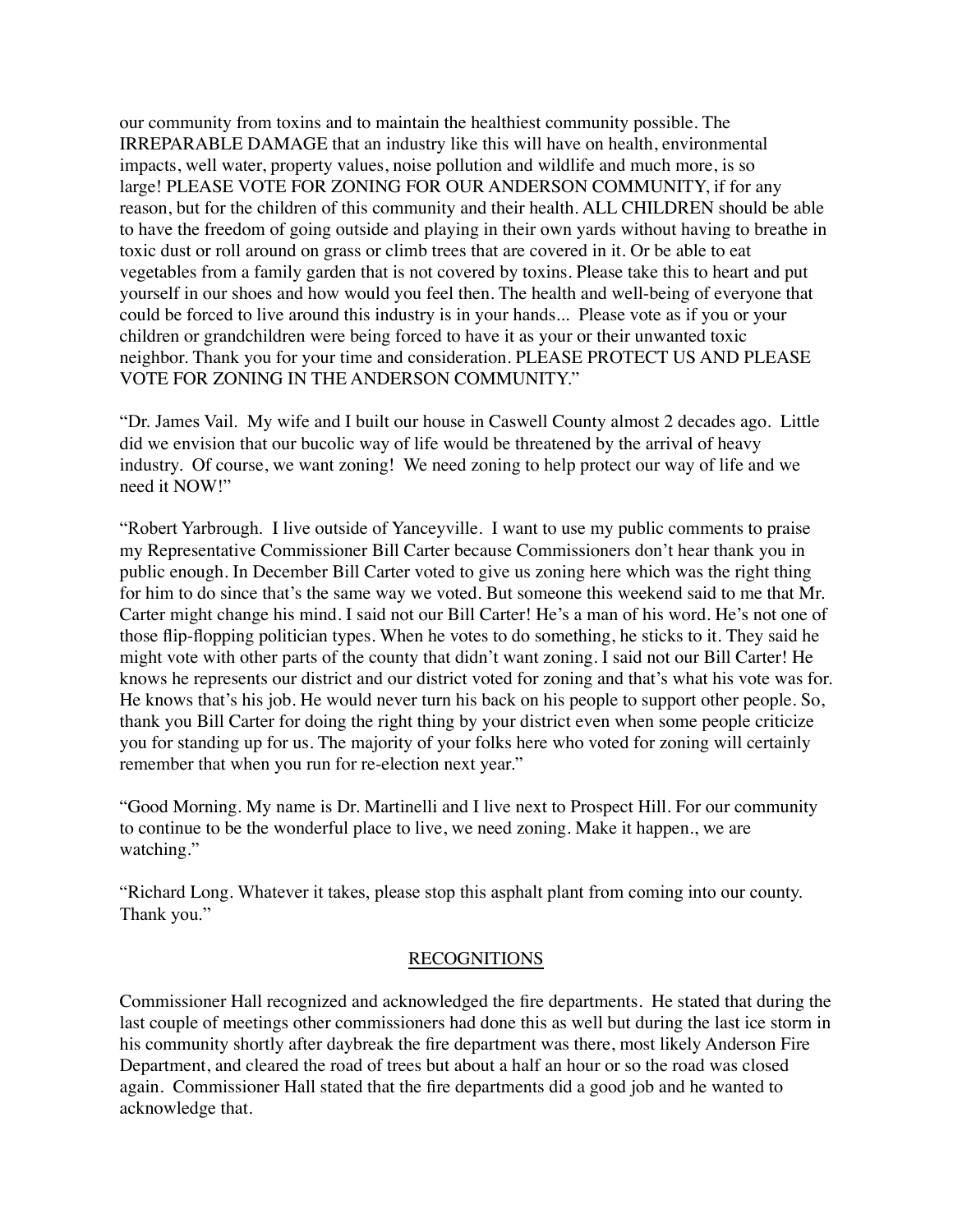Commissioner Carter also recognized the fire departments and DOT workers. He stated that there were a lot of trees down during the ice storm. Commissioner Carter stated that all the fire departments opened their stations for residents to come and get warm and to charge their cell phones and anything else they needed. He stated this was a great help to the residents of Caswell County. Commissioner Carter recognized all the volunteer fire departments, first responders, and DOT workers. He stated that trees were across 158 and the deputies had to reroute traffic down the Hatchett Road and Badgett Sister Parkway to get to Yanceyville. Commissioner Carter stated that the fire departments did a tremendous job with helping to clear the roads and opening the fire departments. He stated that we owed them a great recognition for doing all this during the ice storm.

Chairman Owen stated that he that the Board and every resident of Caswell County and those that pass through the county owe the fire departments a great debt of gratitude.

Commissioner Jefferies recognized the Semora fire department for doing an excellent job with keeping trees out of the road and for opening their fire department to allow residents to come in to get warm.

Commissioner Dickerson recognized the fire departments for doing an excellent job.

Commissioner Oestreicher recognized the fire departments, DOT, and all the other county employees that participated in, working, and during the storm and doing everything they could to keep the wheels turning and for providing the citizens with whatever infrastructure was needed.

## ACTION ITEMS APPROVAL OF AGENDA

Commissioner Carter stated that in lieu of public comments, phone calls, he requested that the Board take a vote on considering partial zoning or not, if this could be added to the agenda. Commissioner Dickerson seconded the motion. Chairman Owen responded that this could be added to the end of the Zoning Discussion. Commissioner Carter stated that he understood the frustration from a lot of people on zoning and he understood the need for zoning but last fall the Board decided to put it on the ballot for the voters to decide not for partial zoning but for all or none and the majority of the people in Caswell County said they did not want zoning. He stated that elections have consequences and even though a commissioner may be for zoning the will of the people was against zoning and his position was to support the will of the people. Chairman Owen asked Commissioner Carter if this could be placed as #10 after Zoning Discussion. Commissioner Carter responded that it would fine.

Commissioner Jefferies moved, seconded by Commissioner Carter to approve the agenda as amended. After a roll call vote the motion carried unanimously. (Commissioners Carter, Dickerson, Hall, Jefferies, McVey, Oestreicher and Owen voted in favor.)

## BOARD MINUTES

Chairman Owen asked if there were any corrections to the Board Minutes of February 1, 2021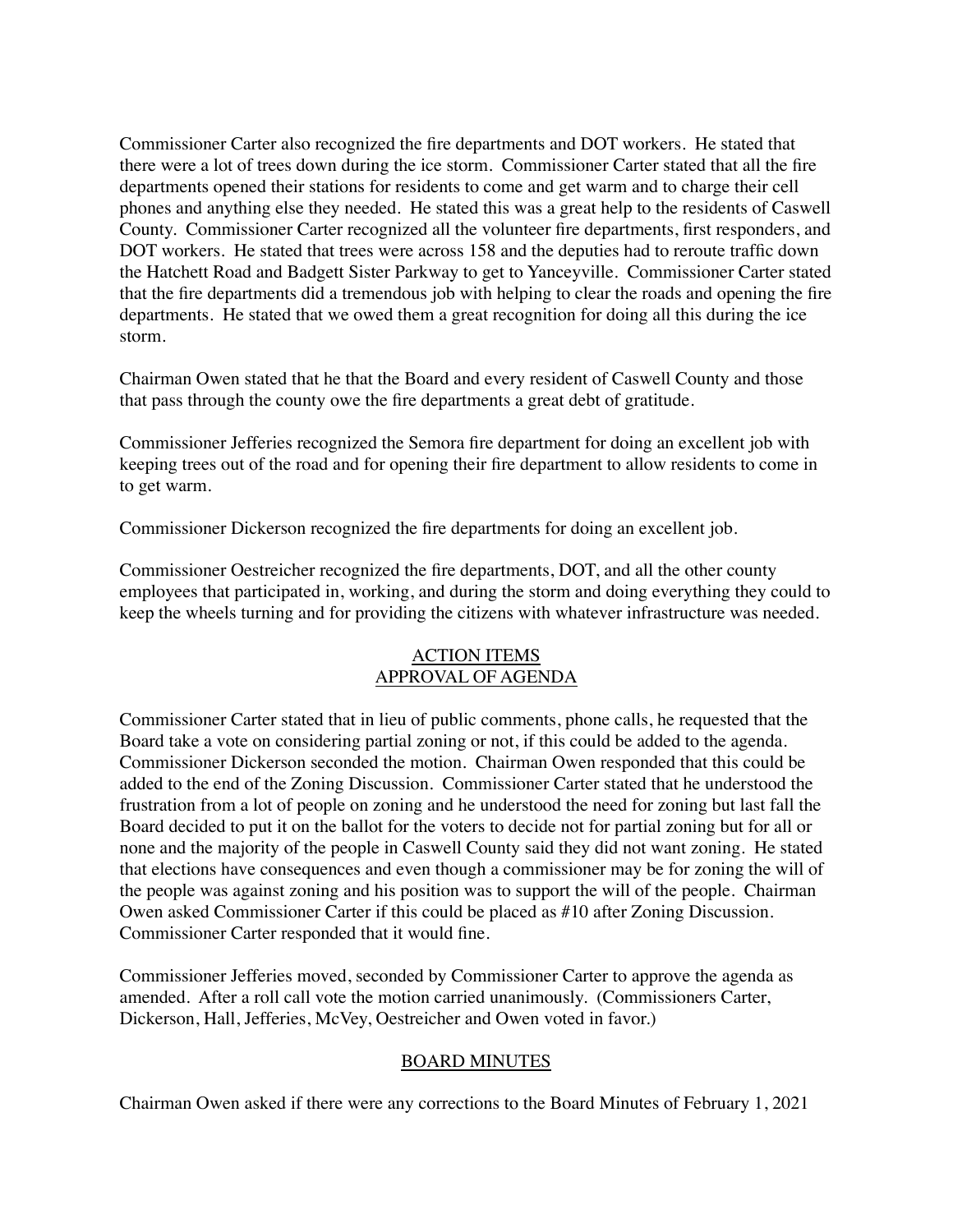Regular Meeting and February 11, 2021 Special Meeting.

Commissioner Oestreicher stated "On page 33 of the pdf that was sent out in the agenda packet, the first full paragraph on my remarks, it starts 'Commissioner Oestreicher stated that the referendum did in fact say countywide zoning'… the fourth sentence down it says 'was speechless as far as he was concerned.', that's not the word I used, the word I used was specious, its s-p-e-c-i-o-u-s and I would like that changed in the minutes please. Chairman Owen asked the clerk if she received the correct wording. The clerk signified yes.

He stated with no other corrections the Minutes stand approved as amended.

## BARTLETT YANCEY HIGH SCHOOL PROJECT UPDATE

Mr. Bill Powell thanked the Commissioners, Chairman, Staff and Public for allowing him to be in the meeting. He stated that the presentation was given to the Board of Education on February 8, 2021.

Mr. Powell stated that the project budgeted amount was \$29 million, and the contract was for \$23 million. He stated that the contract is significantly under budget. Mr. Powell stated that since the award of the project \$5,847 has been used out of the contingency. He stated that the project completion date remains the same for August 2, 2021 and August 1, 2022.

Mr. Powell stated on September 3, 2020 there were some foundations in for the building pad.

Mr. Powell stated on October 22, 2020 it went from footers to walls, foundations, block work, pipes, electric, plumbing. He stated that there is a compactor on the lower left of the pictures preparing for the slab on grade.

Mr. Powell stated there was quite a bit of weather during the month of November. He stated that walls are built in the rear going up strong, halfway up for the second floor. Mr. Powell stated that the crane on the right was a mason's crane. He stated that there were also foundations in the office area.

Mr. Powell the office area foundation is where the crane is sitting. He stated that there is block to the roof, metal deck on the second floor which covers the first floor. Mr. Powell stated on the left the walls are ready for steel.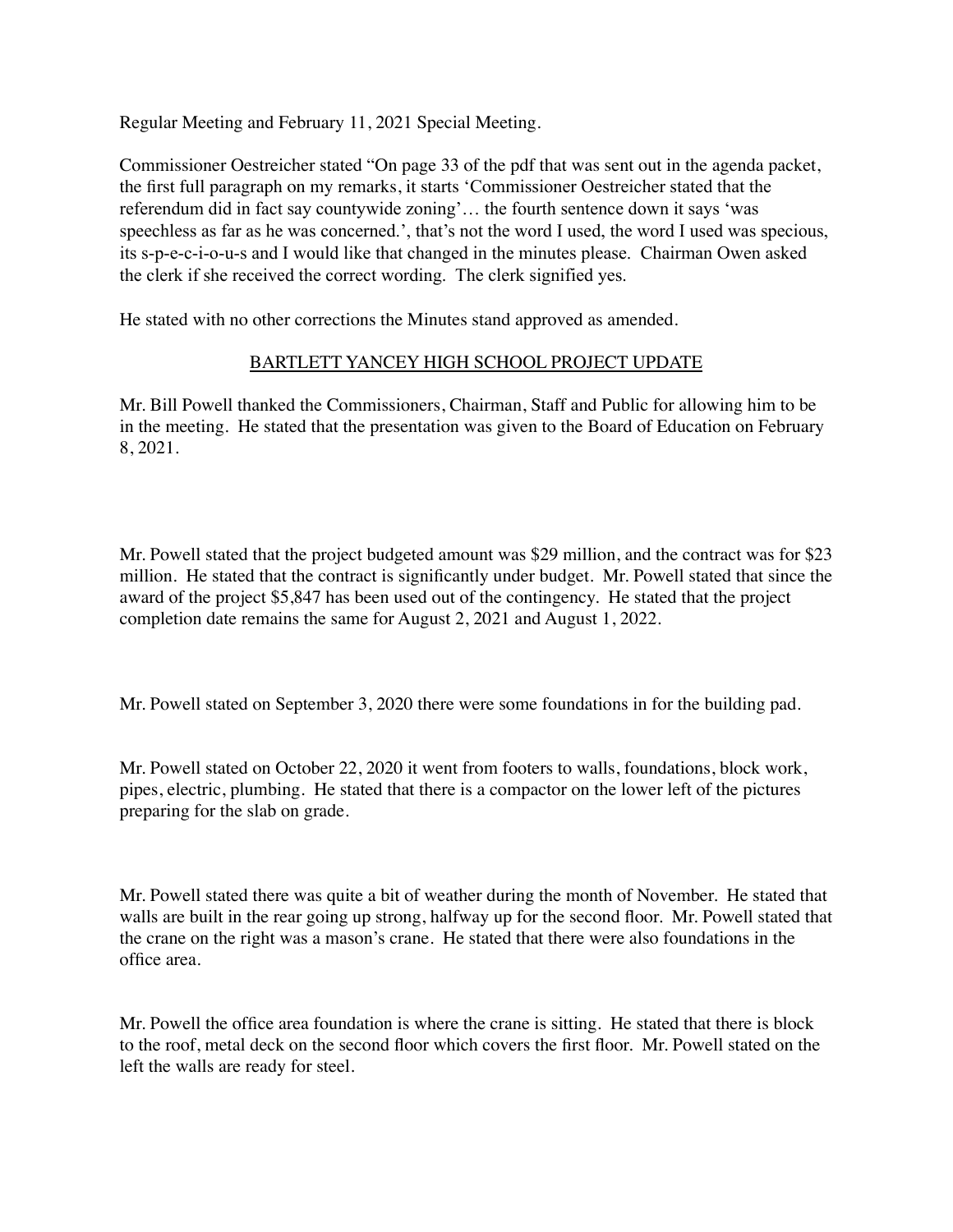Mr. Powell stated on January 15, 2021 where there was metal deck is now a concrete slab, so the floors are down. He stated that steel has been installed in the front and the block work is continuing to be done.

Mr. Powell stated that in January the building was blue, and this was blue vapor barrier seal that goes on to lock out the moisture prior to the insulation and the brick. He stated that the bottom picture shows the brick work up and scaffold is being removed.

Mr. Powell stated that as the building gets the two levels manpower can increase which is huge to get the project completed on time. He stated that manpower had increased in January through February.

Mr. Powell stated on February  $7<sup>th</sup>$  there was more steel at the front and more block in the rear. He stated that as of today the contractor is striving to get the roof on the building and with the roof installed it will start the process of finishes and interior trades.

Mr. Powell stated that the red box was the main focus of the building which would be the twostory building. He stated that this would not include the kitchen, dining or connecting corridors.

Mr. Powell stated that the highlighted purple oval on the left connects the east wing to the VOCAT building (400 and 500 buildings). He stated that currently there is a canopy in that area and that will be demolished and then the corridor can be built which consist of foundation, walls, steel, and roof. Mr. Powell stated that on the right there are two connecting corridors highlighted in green which will go through the 200 and 300 halls. He stated that these connecting corridors will not start until after the demolition of the 200 and 300 building, but this could not be done until after the completion of the two-story.

Mr. Powell stated that the read area is where construction is currently taking place. The blue area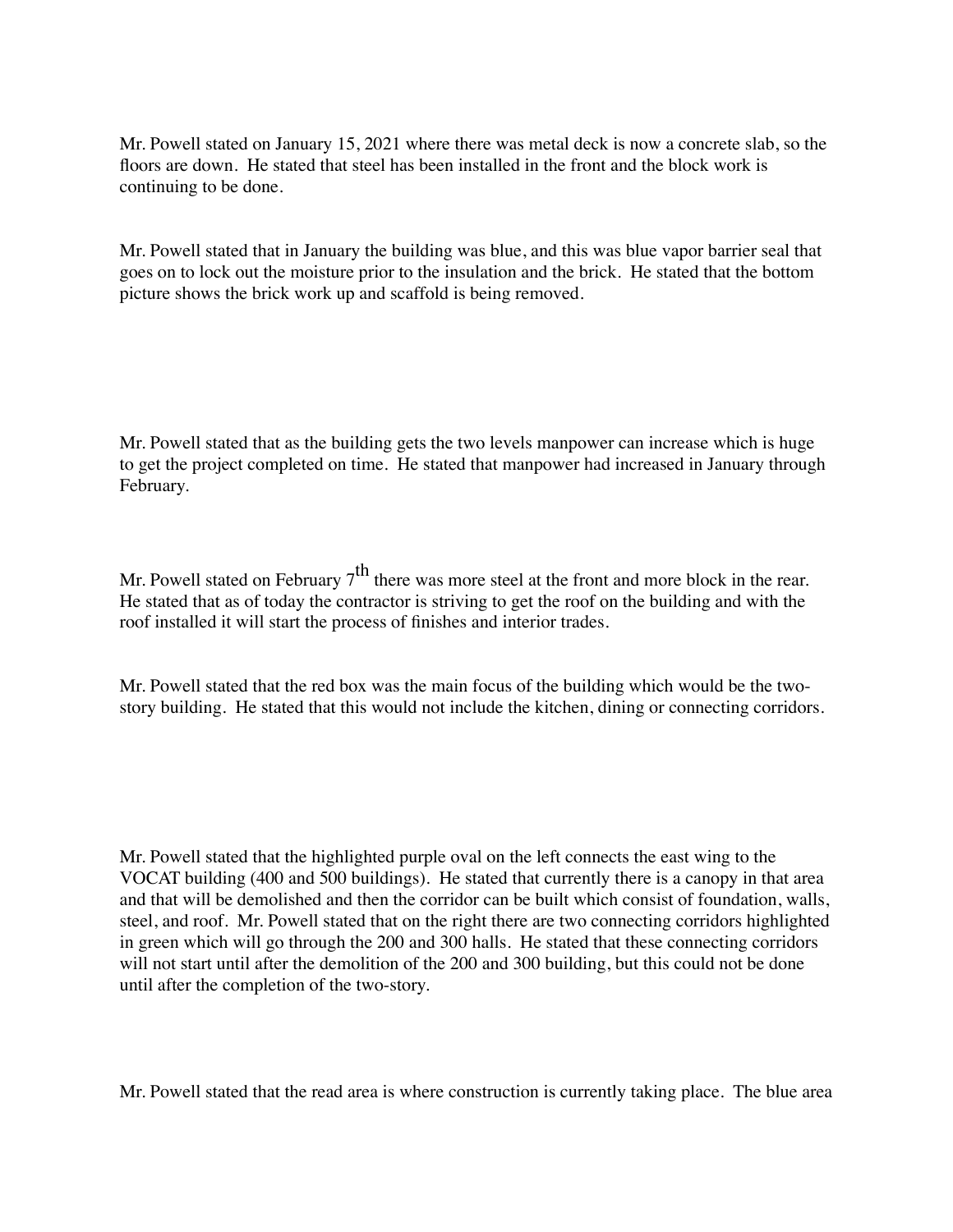will be the next phase of construction for the dining.

Mr. Powell stated that the weather is causing some issues and has affected the project. He stated that the challenges will be to try to work the weather, get the building dry, and keeping production up.

Commissioner Oestreicher thanked Mr. Powell for a very thorough presentation, for the pictures, and for monitoring the progress. He stated that the main reason the Board wanted a project manager on the project was to make sure that everything was going as planned, all the permits were being followed, and he wanted to know how many change orders had been issued on the project. Mr. Powell responded that the contingency adjustment of \$5000 and added that they found a couple of duplicate like showers in the science room so there were a few credits and a few adds but there have been 7 approved to date within Change Order 1. He stated that he thought there was a Change Order 2 in the works with another 7 and are small items in nature. Mr. Powell stated that the project is moving along and there is a good contractor and if it would stop raining so they could work the project could go a long way. Commissioner Oestreicher stated that there was one change order that had multiple components and another change order coming up shortly and the funds have been provided through contingency. Mr. Powell responded that this was correct. Commissioner Oestreicher asked how the in-progress inspections were going, have they been completed as required, up to code, moving along correctly, and if Mr. Powell was following this. Mr. Powell responded that the architect and himself attend the inspections regularly, one, two, or more times a week. He stated that the engineering trades are coming and doing inspections but the most important are the special inspections which are soil, steel, etc. and these are going great, if anything is found it is fixed immediately, and then move on to stay on track. Mr. Powell stated that the most important inspections now have to do with structure. Commissioner Oestreicher thanked Mr. Powell for his continued work, and he expected future project updates as well.

Commissioner Carter thanked Mr. Powell for his thorough presentation and asked if there would be a fence that would extend around the perimeter of the school. Mr. Powell asked if Commissioner Carter was referring to during construction or after completion of the project. Commissioner Carter stated after complete. Mr. Powell responded that the campus would be enclosed and there will be a fence, gates, and connecting corridors as part of the safety and the bond. Commissioner Carter thanked Mr. Powell.

Chairman Owen stated that he saw Mr. Powell's previous presentation when it was presented to the School Board and everything seems to be online to finish the project on the projected date. Mr. Powell responded that it had been raining a lot over the last month, a little ice and weather, but it is getting very close but if is continues to rain like it has over the last 3 months the completion date may be expended out because the contractor has his back against the wall and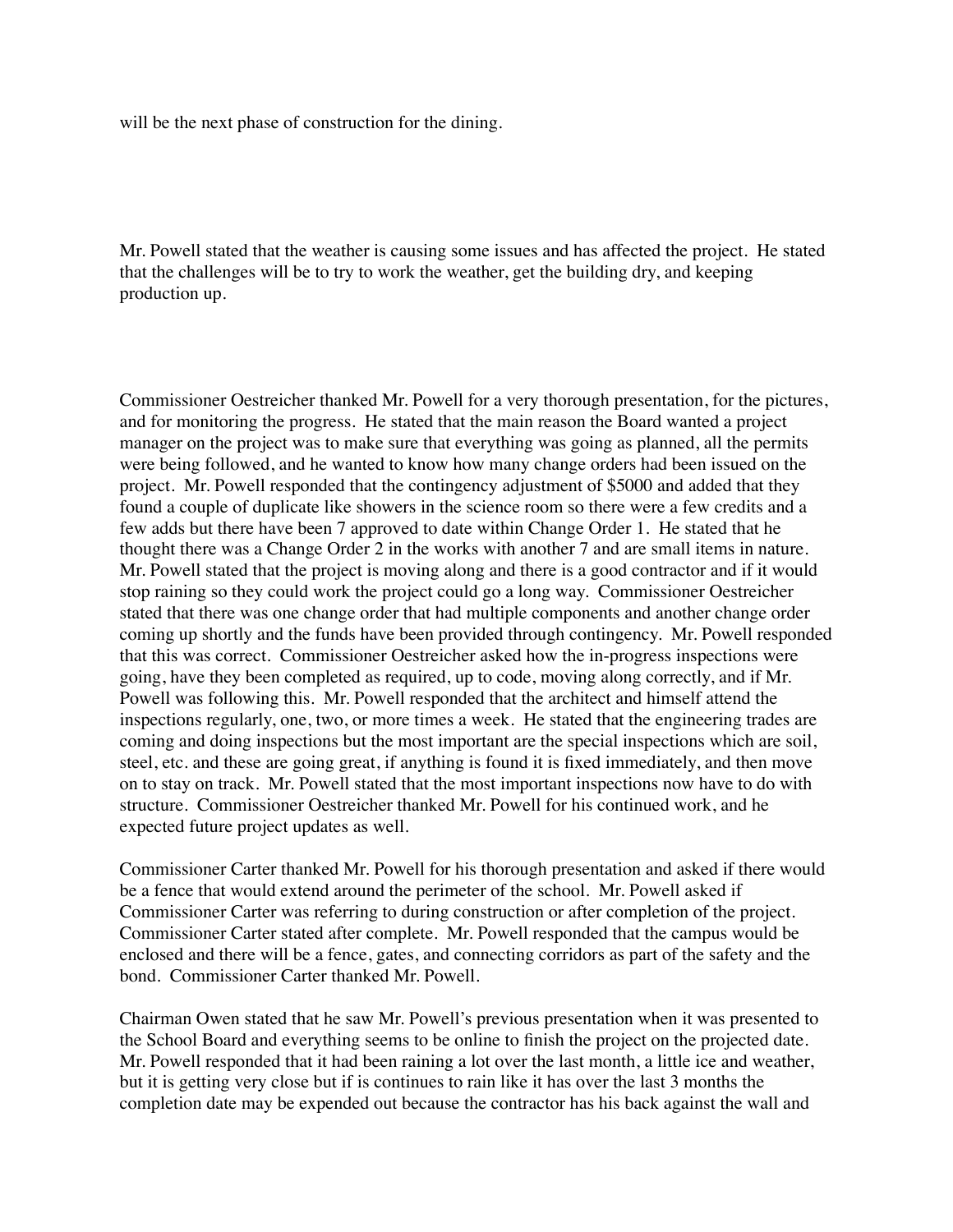there need to be alternate plans due to the weather if it continues.

Mr. Miller asked Mr. Powell for clarification that approximately \$1.2 million was in the contingency fund. Mr. Powell responded that this was correct. Mr. Miller stated that after change order #2 about \$12,000 will be expended out of this contingency fund. Mr. Powell responded that \$5,000 has been expended out of the \$1.2 million and there may be another \$50 spent in change order #2 for some plumbing and piping surprises but this was very minor.

Chairman Owen thanked Mr. Powell for his update.

#### COVID-19 UPDATE

Ms. Jennifer Eastwood, Health Director, stated that Caswell had dropped down to an orange county which was really good but yellow is the county's goal. She encouraged everyone to continue to practice the 3 W's and to limit gatherings of people who are not members of the household. Ms. Eastwood stated that Caswell's case county is 1946, 24 deaths and many of these deaths are due to outbreaks at the Bryan Center and Caswell House, and an estimate of 20 to 30 people in active isolation. She stated that the weather had affected several things with the COVID response, testing in the county has slowed down due to the weather. Ms. Eastwood stated that he company that runs the testing sites in Pelham and Yanceyville have protocols that do not allow them to test under certain weather conditions and this may continue to be a problem and the logistics team is looking into a way to have a more fixed site especially in Yanceyville to allow for testing regardless of the weather. She stated that vaccine delivery had also been

affected by the weather. Ms. Eastwood stated that since December  $31<sup>st</sup> 3400$  first doses have been administered, 1761 second doses and looking at the demographic breakdown that is 62% white, about 36% suppressed population, and 2% other population. She stated that 73% of the vaccines have been administered to people 65 and up, 55% female, 45% male and North Carolina has been named the #1 state in the nation for vaccination of 65 and up. Ms. Eastwood

stated that the week of February  $15<sup>th</sup>$  weather across the country delayed the shipment of vaccines to the county so nobody in the state received first doses but second doses were administered that were due that week which meant that the past week everyone in the state

received double their allotment and have until March  $8<sup>th</sup>$  to empty the shelves of those doses received. She stated that four weeks ago other providers in the county started receiving vaccines and prior to that only the health department had been receiving the vaccine. Ms. Eastwood stated that North Village Pharmacy, Caswell Family Medical Center, and Prospect Hill Community Health Center are receiving their own vaccine allotments. Ms. Eastwood stated that all of these are trying to work together to try to strategize the best way to administer vaccines to the groups that need them and part of this was to share a waiting list. She stated that a vaccinating pod was set up at Caswell County Parks and Rec. and they vaccinate there on a weekly basis by appointments only and this past week the Caswell Family Center joined the health department at the pod to administer their vaccines as well and by the end of the day they had administered about 900 doses. Ms. Eastwood stated that to get this many people vaccinated the health department had been using county employees from other county departments to help with this but the health department may have to start looking for volunteers because county employees cannot continued to be pulled from their job duties. She stated that the county is continuing to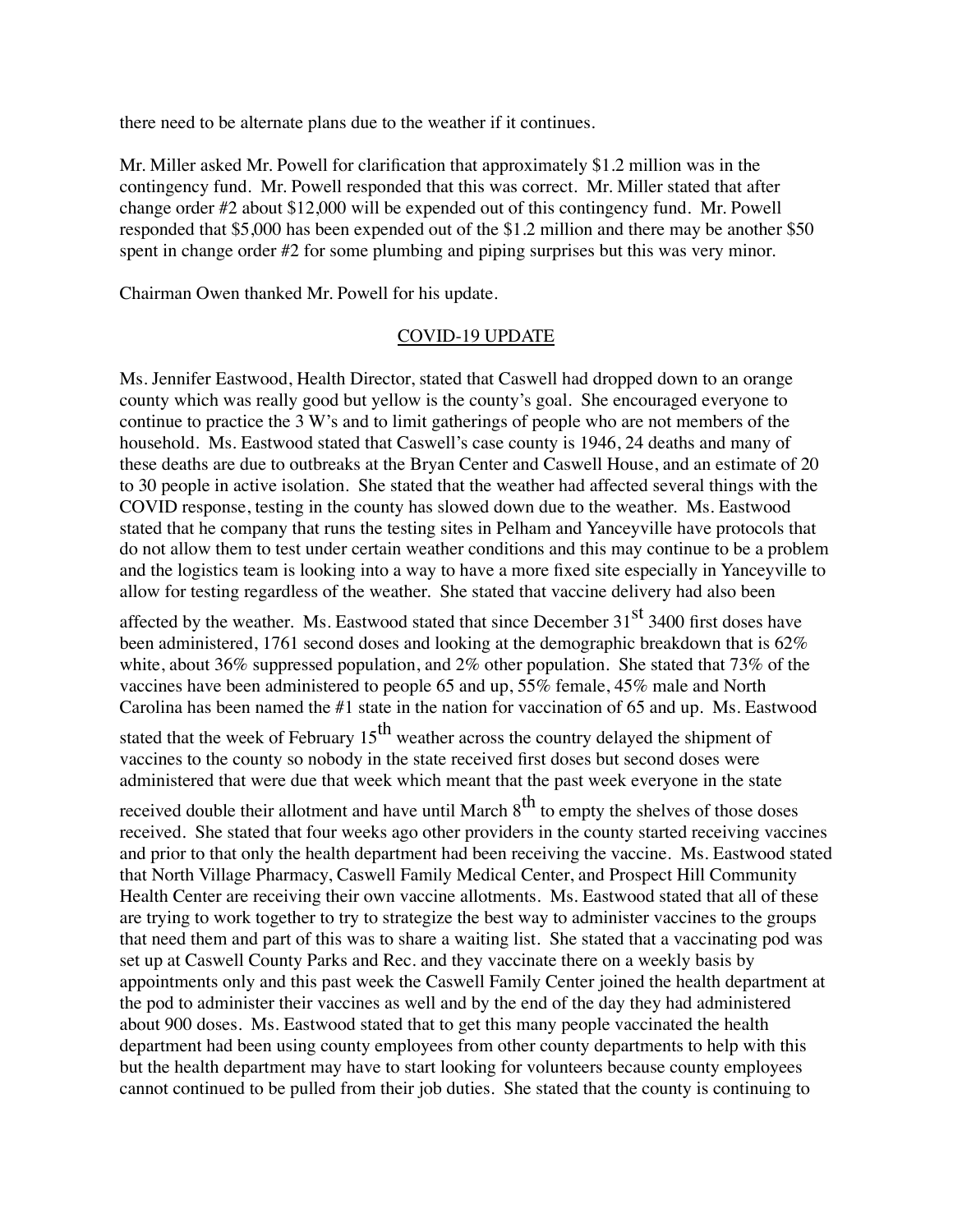vaccinate 65 and up and healthcare workers right now and added that on February  $24^{th}$  K-12

school staff and childcare workers became eligible to be vaccinated and then on March 10<sup>th</sup> all of the other front line essential workers will be eligible. Ms. Eastwood stated that this did not mean that these additional workers can be put in front of the line, they can be added to the waiting list just like everyone else. She stated that they are finding out that the demand for the vaccine for 65 and up had been declining but she did not think the majority of the county had been vaccinated yet. Ms. Eastwood stated that the health department worked with the school

system to hold a vaccine clinic on Friday, February  $27<sup>th</sup>$  and approximately 147 school staff were vaccinated. She stated that at the last Board meeting several suggestions were made to the health department to help to dissimilate information to the public and since that time the auto attendant and message had been updated to provide a mechanism for people to get vaccine information through the phone system as well as creating a link on the health department website's for people to sign up on a waiting list. Ms. Eastwood stated that the waiting list had been reduced from 2300 to 1800 but the health department is still 2 to 3 weeks behind from when someone signs up on the waiting list until they can get an appointment but they are working to get to everyone as quick as they can.

Commissioner Carter congratulated Ms. Eastwood and her department for the fine job they are doing with trying to get the vaccines in the arms of the people.

Commissioner Dickerson asked about the status of the companies with the new vaccines, he wanted to know if the vaccines with these companies would be better. He stated that he understood that there was one vaccine coming through that would be a one dose shot. Ms. Eastwood responded that the one dose shot was the J  $\&$  J vaccine or Jansen, this vaccine was just approved over the weekend and she does expect to see doses coming into North Carolina but it would be limited in the beginning and these will most likely be used for special populations such as transient populations, people in county jails, people in homeless shelters, those that you will only have one shot to get them vaccinated. She stated as far as effectiveness the one shot vaccine is not as effective as the two shot vaccine but it would only be one shot and a lot of people would rather get that one shot than to have to come back to get a second dose. Ms. Eastwood stated that the county has been receiving the Moderna vaccine exclusively, but more information will be coming about the new vaccines within the next couple of weeks from the state. Commissioner Dickerson thanked Ms. Eastwood for the information, and he thanked the health department for the job that they are doing for the community.

Commissioner Hall stated that when Ms. Eastwood gave the Board the percentage of race by people being vaccinated she used sixty some percent for white and then thirty some percent for suppressed and he wanted to know why she used the word suppressed. Ms. Eastwood stated that the State is using the word suppressed on the Dashboard which would include those historical marginalized populations that are talked about frequently and that would be African American and LatinX and the other category would be for more than one race or a difference race or undisclosed. Commissioner Hall stated that he would like to just keep it simple.

Commissioner Jefferies thanked Ms. Eastwood for the job she was doing as well as her staff.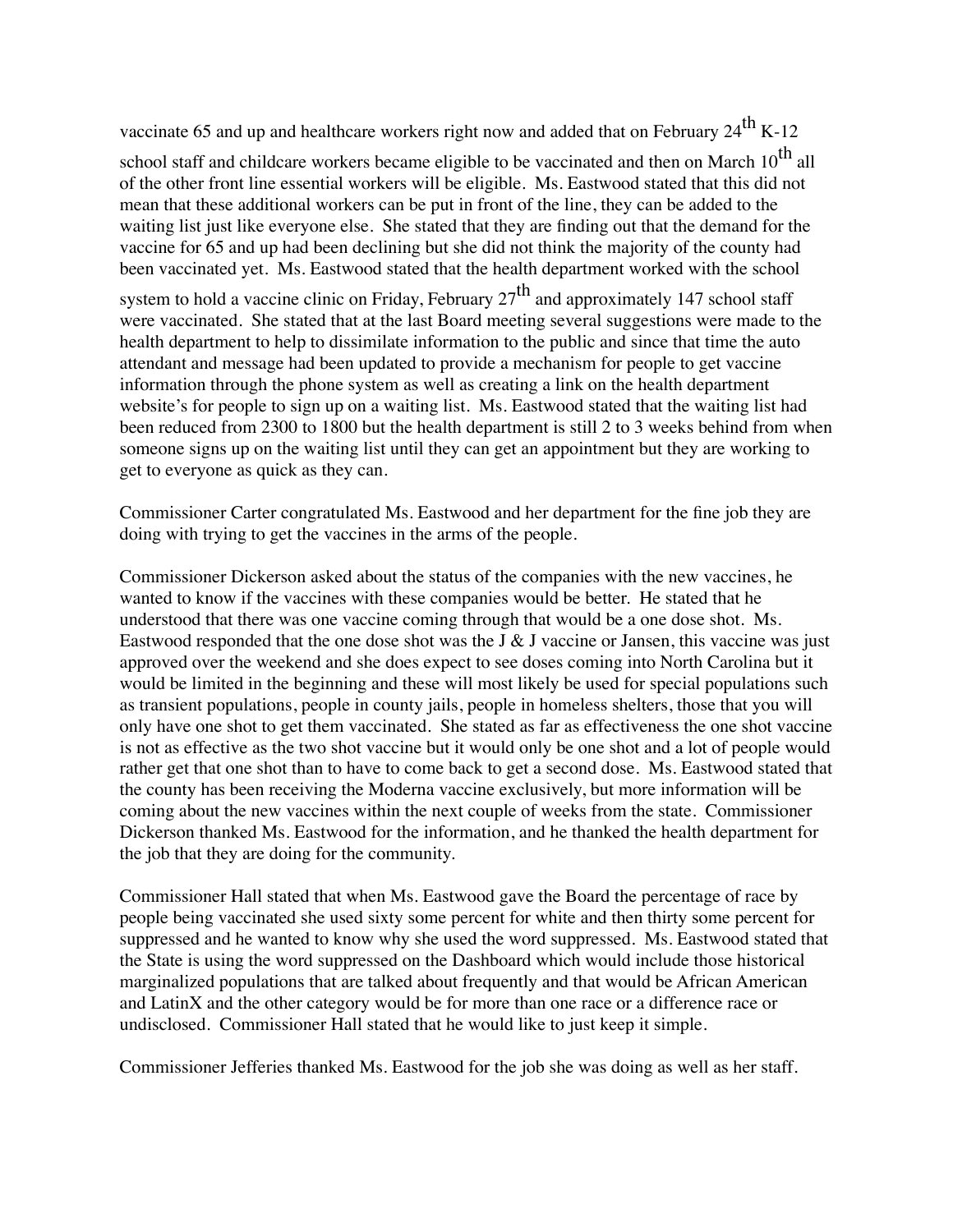Commissioner McVey thanked Ms. Eastwood and her staff for the job they are doing.

Commissioner Oestreicher thanked Ms. Eastwood, all the health department as well as the people working with the health department, the pharmacies, the medical centers, and other county employees for their professionalism that had been exhibited on this and their ability to manage a very complex situation. He was greatly appreciative of the work that had been done.

Chairman Owen thanked Ms. Eastwood.

## RECESS

The Board took a brief recess.

## ZONING DISCUSSION

Mr. Miller stated that as staff to the Board of Commissioners they do not have an official position whether the county or certain parts of the county should be zoned or not zoned and that this was a decision for the Board. He stated that North Carolina does not allow local governments to put certain things on the ballot and as this Board already knows the county had to request special permission form legislature to put this on the ballot and the Board did receive permission to put this item on the ballot. Mr. Miller stated that the State believes that local governments should make these types of decisions on behalf of the people because the State realized that these are complex issues and the State also realizes that the residents as a whole does not have staff to wade through these issues, don't have legal counsel to help them wade through these issues, and he thought that was the reason why the State expected local governments and the elected officials for the local government to make these kinds of decisions on behalf of the residents that they serve. He stated that the referendum that was held was really an informational gathering exercise, a non-binding referendum, it was for the Board to gather information and to use it for whatever purpose it chose to. Mr. Miller asked the county attorney to add to his comments.

Mr. Ferrell stated that he agreed with the county manager's statements and added that there are some instances in which the legislature has provided authority and requires local governments to go through a voter referendum process but those instances are limited and specific and added that there is no specific authority for a referendum on zoning but the county received local legislation to ask the question that was put to the voters on the referendum. He stated that there are certain instances in North Carolina where a voter referendum is called for by the legislature but they are limited so the elected officials have discretion to make decisions on behalf of their constituents rather than delegating those questions to voters in a referendum process.

Chairman Owen asked if anyone had any questions.

Mr. Miller stated that over the last 18 months a majority of the members of the Board had approached him or the county attorney or the planning director, and in certain cases all 3, sometimes privately and sometimes publicly asking the following questions or statements: can we stop this type of development, why do businesses develop vested rights before the Board ever hears about the development, the Board should be notified before this type of development begins, how do we protect our residents, why can't we stop this type of development, can large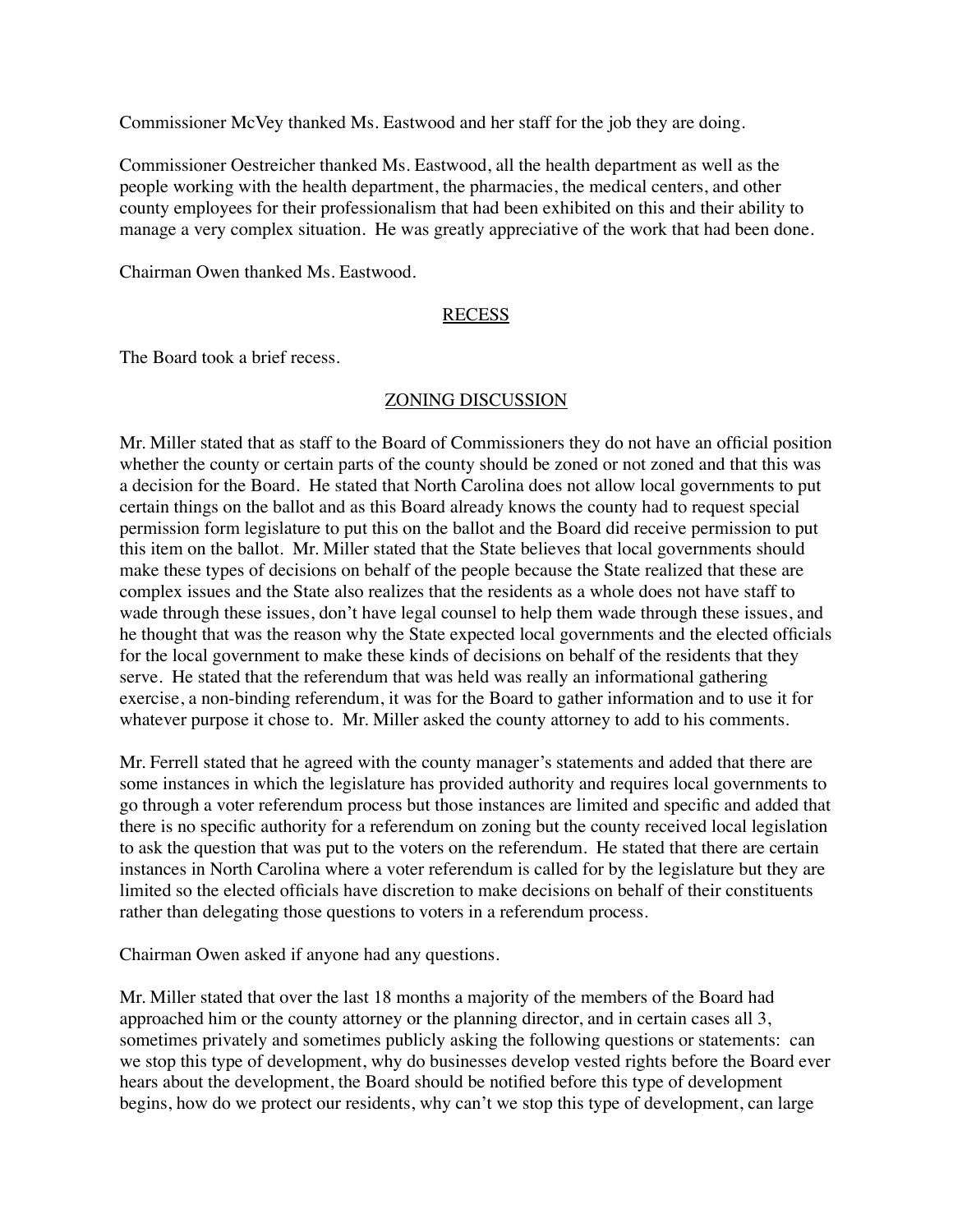landowners sell their land to whomever and we still have the ability to regulate what businesses locate on that land, doesn't it matter what our residents want in their community, if we can't who can stop this type of development, the Board of Commissioners needs to be able to regulate or control types of businesses that come into the county and we need to be able to decide where they locate. He stated that the plan that would be presented today would allow for all these things to happen. Mr. Miller stated that proper zoning with conditional rezoning overlay provides all these things to occur. He stated that large landowners can sell their property to developers but the only requirement would be that the landowner or developers would need to be approval for this type of development before development can begin and approval would be given by the Board of Commissioners after the determination that the business or development fits within the scope of the community development. Mr. Miller stated that the Board of Commissioners has the control to make that determination, not the courts, not the attorney, no the judge, not the business or the developer, the Board of Commissioners has the control and authority to rezone the property or not. He asked Matthew Hoagland, Planner Director, to run the Board through a couple scenarios on how these things may play out.

Mr. Hoagland stated that after the meeting last week, he and the county manager spoke briefly and thought it may be good to put together a few scenarios especially based on the recent developments that have come into the county that have caused concern from a lot of the citizens. He stated that under the proposed Southeast Caswell zoning plan Scenario A question: what would happen if a new Dollar General came into Caswell County. Mr. Hoagland stated that the first option for Dollar General would be to locate in an area of the county that does not have zoning and if this was done they would follow the current review process that is already in place. He stated Dollar General could also located in the highway/business zone which are the red areas on the map and there would be no additional appearance standards. Mr. Hoagland stated that the third option for Dollar General would be to locate in a rural community zone and they would need to follow appearance standards to match the existing neighborhood. He stated that the final option for Dollar General would be if they chose a location in the residential/agricultural zone they would have to apply for conditional rezoning and it would go through the process to be rezoned highway/business which means there would be a county review, there would be a public hearing, the county could come to conditions with the property owner prior to final development, and then it would be approved ultimately as a map amendment by the Board of Commissioners. Mr. Hoagland stated that Scenario B contemplated another hot mix asphalt plant coming into the county and their first option would be to go into an unzoned area of the county and to follow the review process as well as the High Impact Development Ordinance (HIDO) process. He stated that option two would be to location in a heavy industrial zone in the southeast area and again they would still have to follow the HIDO process. Mr. Hoagland stated that option three would be the conditional rezoning option where they could choose a parcel and petition to have it rezoned industrial which would require county review, a public hearing, and the conditions would be imposed prior to final development. Mr. Hoagland stated that Scenario C would be a rock quarry and the quarry would basically undergo the same process as the asphalt plant so their first option would be to locate in an unzoned area of the county and to follow the HIDO process. He stated that option two would be to locate in a heavy industrial zone and follow the HIDO process. Mr. Hoagland stated that option three would be to petition to have a residential/ agricultural or highway/business parcel rezoned into heavy industrial and this would require county review, a public hearing, and conditions would be imposed prior to final approval. Mr. Hoagland stated that the county wanted to protect predominately rural landscape and protect the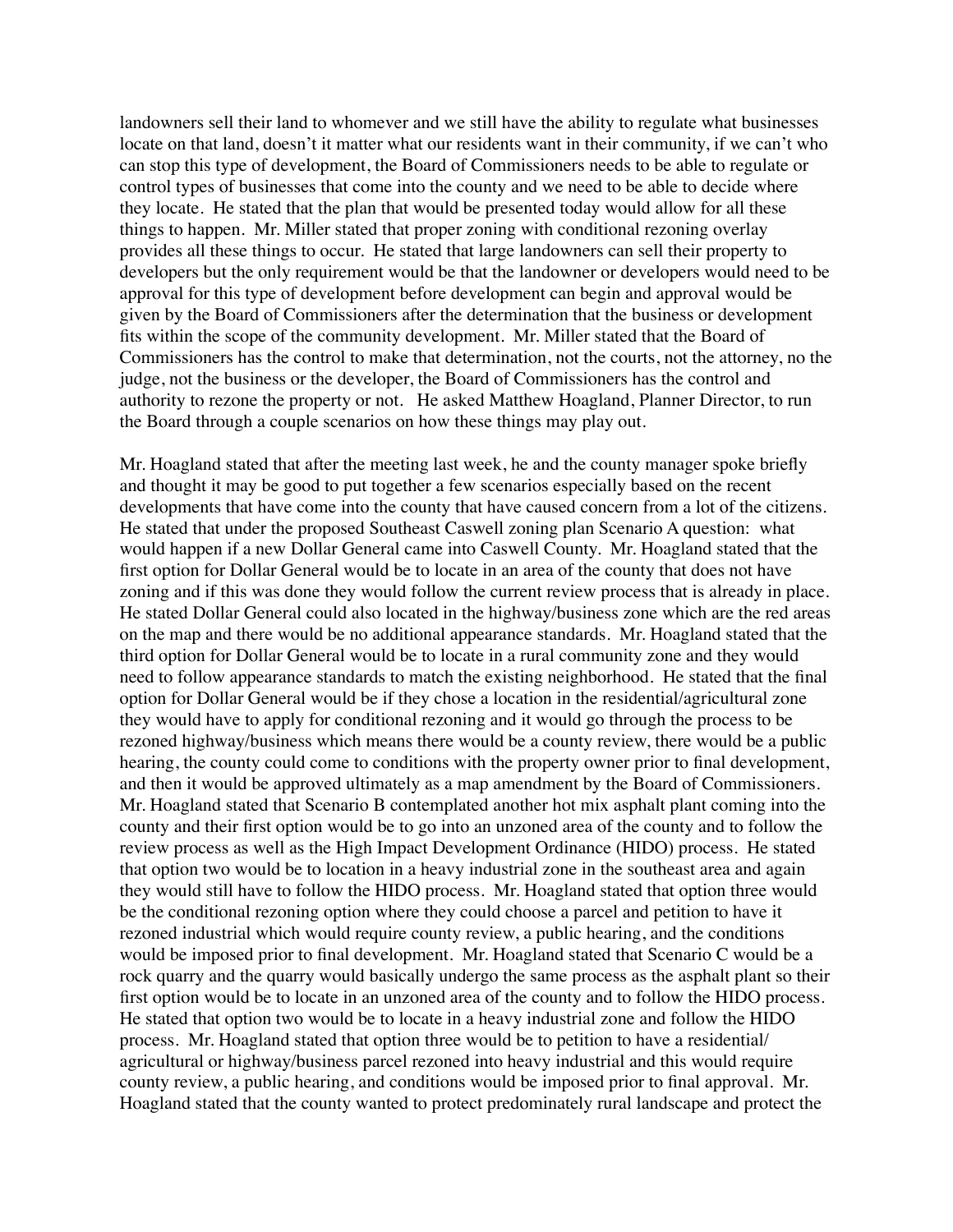residents. He stated that Scenario D would be a new single family home, they could located in an unzoned area of the county, the Hyco Lake area, the residential/agricultural zone or the rural community districts and the set back regulations would apply. Mr. Hoagland stated that there would be no appearance standards, no color requirements, nothing of that nature for any singlefamily home under the proposed zoning plan. He stated that he was happy to answer any questions regarding these scenarios.

Mr. Miller asked Mr. Hoagland if most business types would be allowed under the proposed zoning plan and would not be required to come before the Board. Mr. Hoagland responded yes sir churches, ruritans, business such as small engine repair would be allowed in the residential/ agricultural. Mr. Miller stated that this would only impact the businesses found in the High Impact Development Ordinance that would be required to come before the Board to see conditional rezoning. Mr. Hoagland responded that it would depend on the definitions that are set forward, the use table that would be established, but yes the business would have to petition the county for rezoning which would go before the Board of Commissioners.

Mr. Miller stated that staff did not have an opinion one way or the other on whether the county should be zoned or certain parts should be zoned but the Board asked the questions and he hoped the questions had been answered by the options Mr. Hoagland presented. He stated that he was happy to answer any questions the Board may have about zoning and/or conditional rezoning. Mr. Miller stated that the maps presented at the last meeting were not of the best quality and added that the entire map should not be green. He stated that the county should stop using the term townships when referring to areas proposed to be zoned and to use the term voting precincts.

Commissioner McVey stated that under conditional zoning a landowner could sell his land to whoever he chose to sell it to. Mr. Miller responded that this was correct. Commissioner McVey stated that he seller or the landowner would have to come before the Board to have it rezoned. Mr. Miller responded yes, and he stated that a business would prefer before they purpose the land to have the landowner to approach the commissioners to go through the process. He stated that he did not think the developer would purchase the property before being sure that conditional rezoning could occur. Commissioner McVey stated that a landowner would be able to sell his land regardless. Mr. Miller responded yes.

Mr. Miller asked Mr. Hoagland if a developer were to purchase land the company's name would be made public. Mr. Hoagland responded that this was a good question and asked the county attorney to weigh in on this. He stated that the conditional rezoning required the property owner to consent to the rezoning and no other third-party developer can come in and apply on the property owner's behalf. Mr. Miller asked Mr. Ferrell if he had anything to add. Mr. Ferrell responded that the key in the conditional district context would be by consent of the landowner for conditional rezoning. He added that the Planner stated it correctly.

Commissioner McVey stated that this would be the difference between conditional zoning and regular zoning and added that regular zoning did not afford the opportunity for these businesses. Mr. Ferrell responded that Commissioner McVey was right the commissioners establish the districts and this would be done through a public hearing process so the public is able to participate but the initial zoning districts does not require the consent of each individual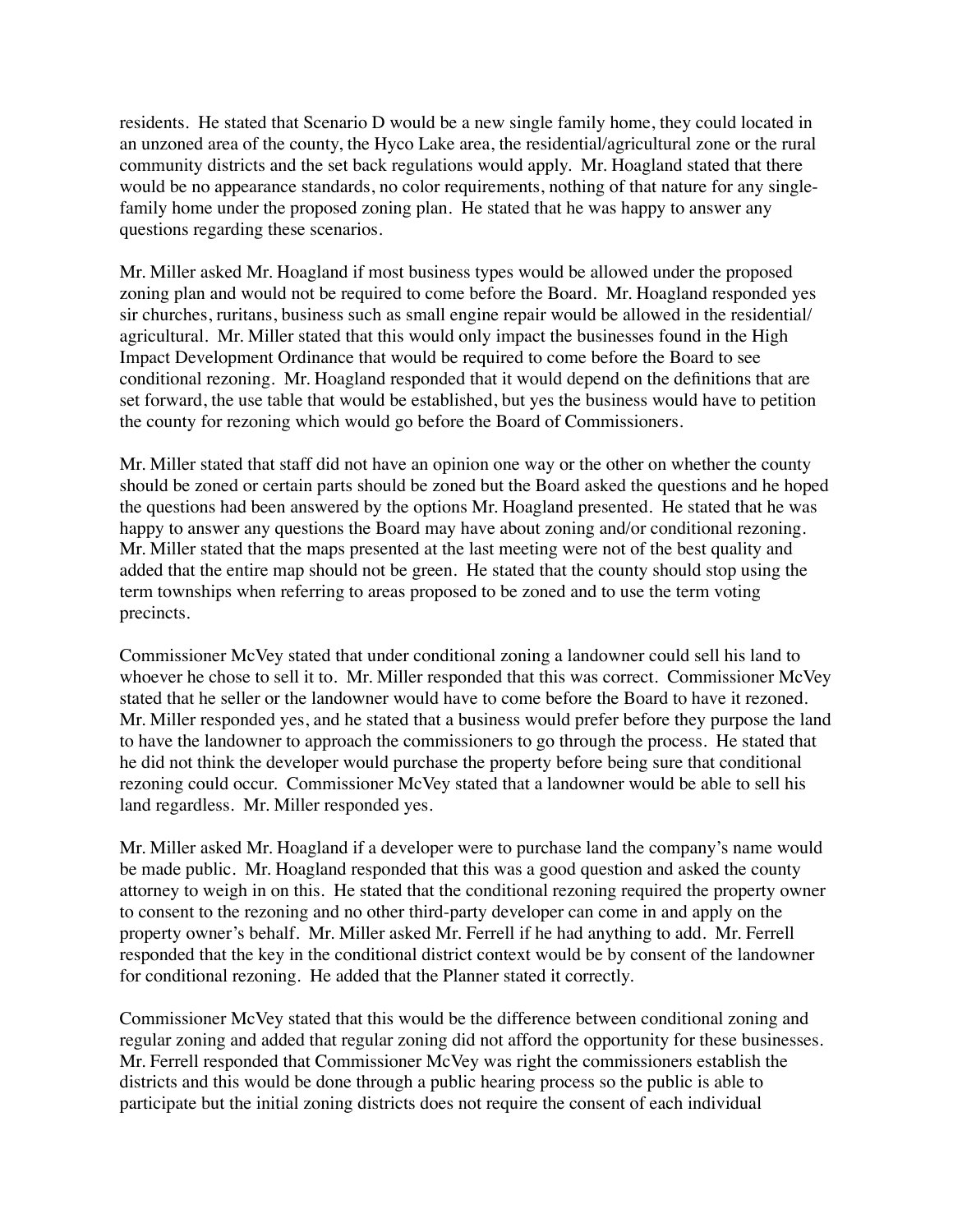landowner that would be subject to the new regulation.

Commissioner Oestreicher asked what would happen if a prospective business leased the land, would the lessor apply for the rezoning or the lessee. Mr. Miller responded that the responsibility falls on the property owner so it would require the landowner and the developer to work in conjunction with each other to make this type of development happen in concert with the County. He stated that the landowner, the developer, and the community would all get the chance to weigh in.

Commissioner McVey stated that the conditional zoning would give the Board the opportunity to know what was coming before it comes in like the last situation that occurred. Mr. Miller responded that this was correct because it would have to go through a process.

Chairman Owen thanked the county manager and planning director for the presentation.

# VOTE ON ZONING

Commissioner Carter stated that he made a motion early on whether to continue with partial zoning. He stated that there had been a lot of good information presentation on zoning and that there was a need for zoning but the Board made the decision to put this on the ballot for the voters of Caswell County to decide if they wanted all zoning or none and the majority of the people voted no.

Commissioner Carter moved to continue partial zoning or not.

Chairman Owen stated that Commissioner Carter needed to make a motion one way or the other, to continue or to discontinue zoning. He asked Commissioner Carter to restate his motion.

Commissioner Carter moved to continue all zoning or no zoning.

Chairman Owen asked Commissioner Carter if his motion was for the Board to stop looking at district zoning. Commissioner Carter responded that this was correct.

Commissioner Carter moved, seconded by Commissioner Jefferies to stop any further investigation into district zoning.

Commissioner McVey stated that he thought everyone was getting this confused, it was voted to not implement countywide zoning, but this would be a separate issue. He stated that people in the county need to have an open mind and he had not jumped ship like he has been accused of and he had tried to have an open mind to both sides of this issue.

Chairman Owen stated that he wanted to correct one thing, the referendum stated countywide zoning, and nothing was added to that, it did not say countywide zoning or no zoning at all.

Commissioner Oestreicher stated that over the last 18 months or so the Board has had hundreds of public comments in support of some zoning, some form of property protection, and zoning protection. He stated that Caswell County has had zoning for 30 years without issues in the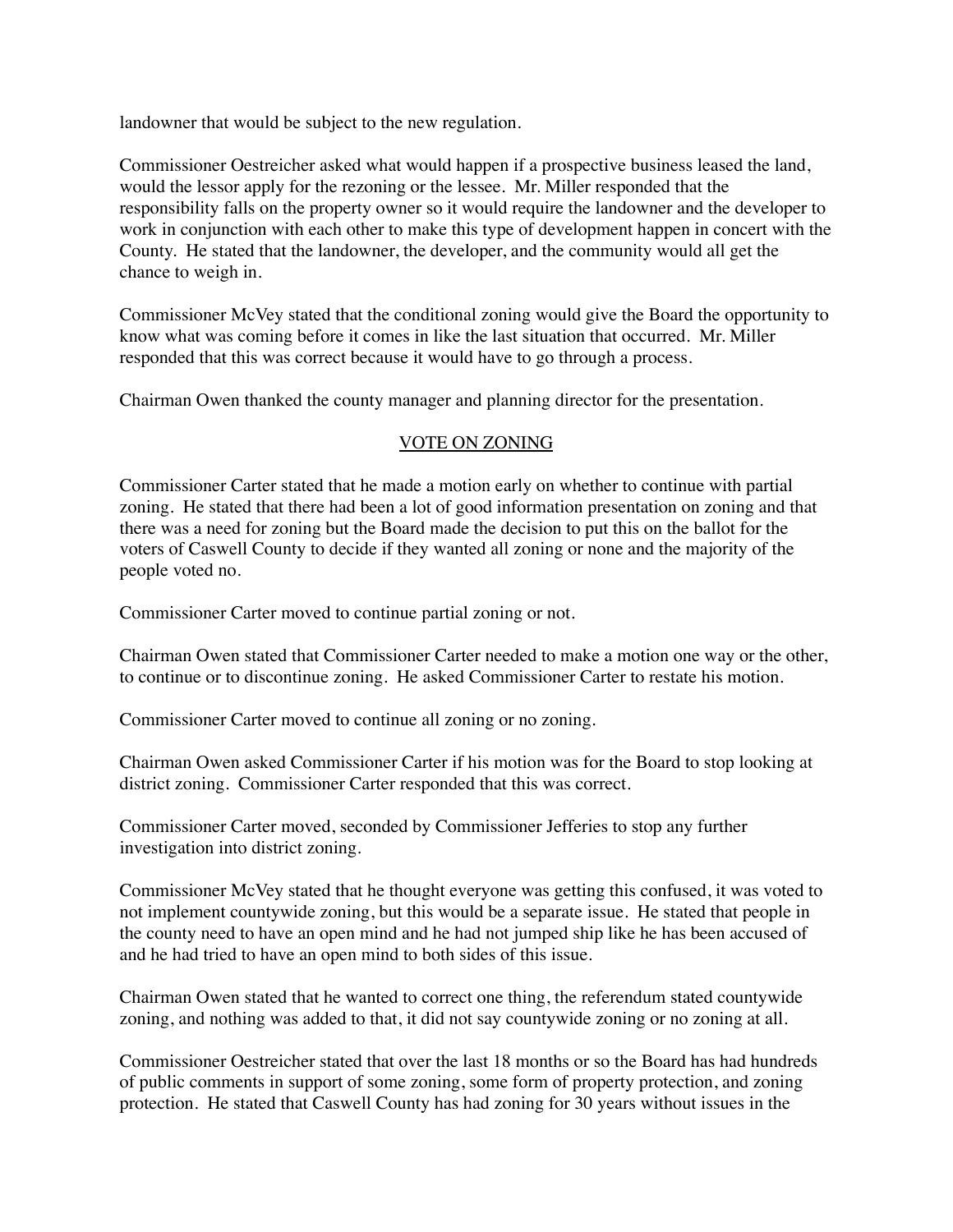Yanceyville, Milton, and Hyco Lake area. Commissioner Oestreicher stated that over 2100 citizens, 54% of the voters in the southeast quadrant voted for zoning via the advisory referendum regarding countywide zoning. He stated that this concept was initiated back in April of 2020 by a very large number of citizens that wanted the county to provide protection of their rural agricultural lifestyle that conditional zoning can provide. Commissioner Oestreicher stated that was why the Board was investigating the process to address this and to develop a proposal for each property owner's current practices and activities unaltered while providing protection from polluting industries and to allow landowners to request specific exemptions. He stated the recent calls he had received all want to know why some want to deny the citizens of the southeast quadrant of the county the protections they want to have and would not impose on the areas that do not want this protection.

Commissioner Dickerson stated that there had been a lot of talk complicating a very simple issue and he understood that both sides were passionate and then he asked why zoning was put on the ballot if the Board was not going to abide by the outcome of the vote. He stated the voters voted no and the issue was settled in November when the voters voted no to zoning. Commissioner Dickerson stated that he would respect the will of the voters that put him in office in the County and he would vote no to any further efforts regarding zoning.

Upon a roll call vote on the motion, the motion failed by a vote of four to three. (Commissioners Carter, Dickerson and Jefferies voted in favor. Commissioners Hall, McVey, Oestreicher and Owen voted no.)

Chairman Owen stated that the county would be pursuing district zoning in the southeast part of Caswell County. He stated that this was not a vote to make it happen but a vote to proceed with the plan.

## COUNTY MANAGER'S UPDATES Whisker's Stitching

Mr. Miller informed the Board that Whisker's Stitching just open today behind CoSquare and he encouraged the Board members to stop in and to say hello. He added that the ruritans were doing a hot dog lunch there.

## Thank You

Mr. Miller thanked all the different departments and the Board of Commissioners for the support he has been offered over the last weeks while he was dealing with some very difficult family situations. He stated that it has been a blessing to have the support that he had received, and he really appreciated it.

## Solid Waste Scrap Metal

Mr. Miller stated that the Board had discussed selling some old scrap metal that consisted of some old container boxes used for solid waste that is no longer being used and during that time of the discussion the Board had said that the price of metal was very low and to wait until the price of metal went back up. He stated that the solid waste director had informed him that metal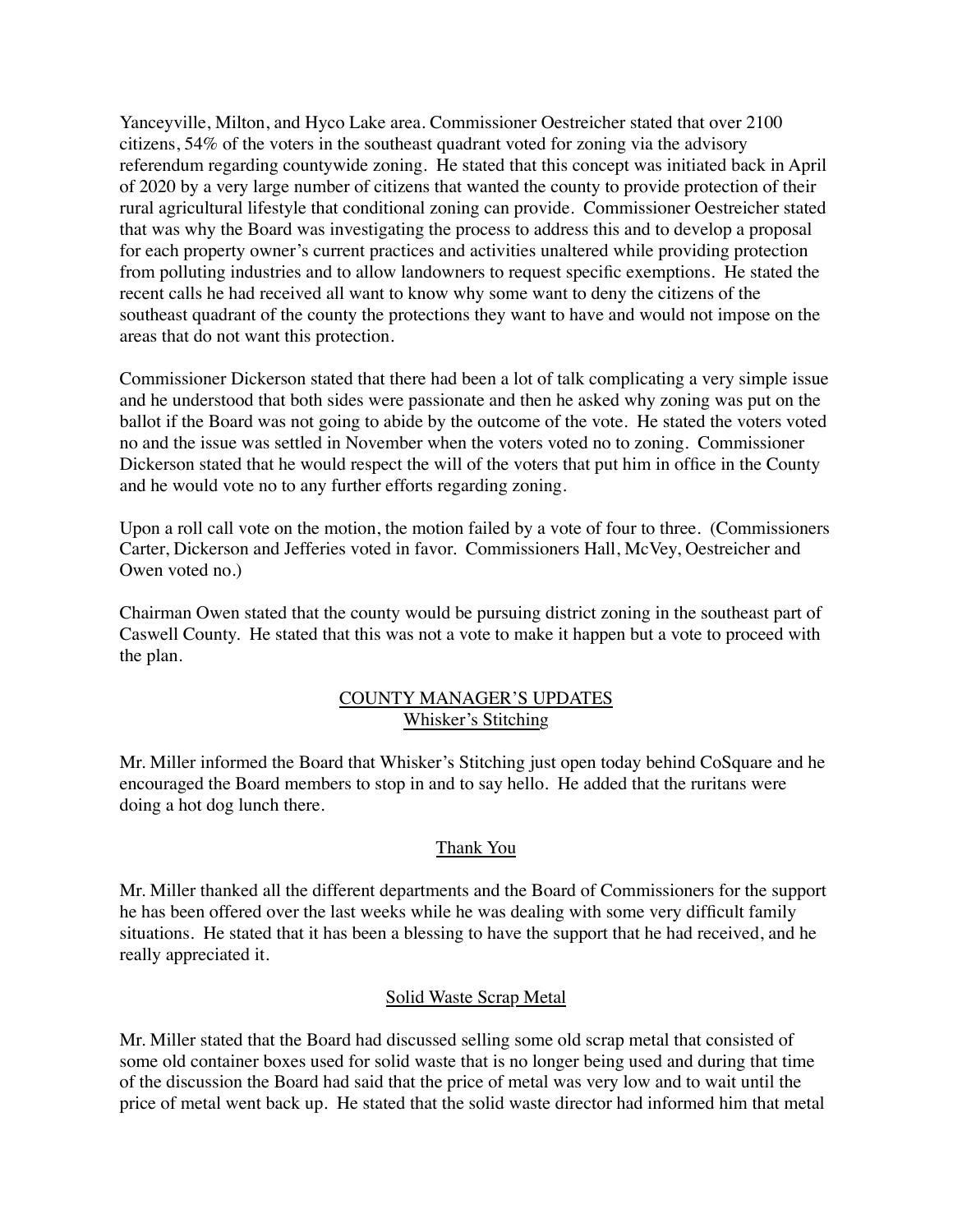prices had increased, and he believed that the county should sell the metal before the prices begin to fall again. Mr. Miller asked the Board for approval to surplus the scrap metal and to authorize it to sell based on the recommendation of the solid waste director. He thought the price for metal was around \$7.00 per ton.

Commissioner Oestreicher asked how much scrap metal was out there. Mr. Miller responded that he did not know but he knew that the scrap metal was being placed in the scrap metal containers. He added that with the additional storm debris the scrap metal needed to be disposed of and because of state regulations the county is not supposed to store items like scrap metal on the landfill.

Chairman Owen asked if the Board needed to take action due to the Board stating the last time to proceed once the metal prices went back up. Mr. Miller responded that this was his recollection.

Commissioner McVey stated that if the solid waste director thinks it is a good time to sell the scrap metal move forward. Mr. Miller responded that since it was discussed at a Board meeting before and the Board said to hold off, he wanted to make the Board aware before moving forward.

## COMMISSIONER COMMENTS

Commissioner Oestreicher reported on his attendance of the Planning Board meeting in February. He stated that it was a good meeting and there was a quorum. Commissioner Oestreicher stated that he was pleased to report that there were 8 articles that were being looked at for revisions to comply with 160D. He stated that he suggested that the Board would welcome getting these revisions resolved and the Planning Board concurred. Commissioner Oestreicher stated that he informed the Planning Board that presenting 8 revisions during a public hearing would be a little too much and the Planning Board agreed that they would divide them up into two meetings. He stated that the Planning Board approved the wording on UDO Articles 1, 2, 3, and 6 and will be brought before the Board for a public hearing and Board approval at the next meeting. Commissioner Oestreicher stated that the remaining articles 4 and 5 would be acted on at the next Planning Board meeting and then would be brought before the Board for a public hearing and approval.

Commissioner Oestreicher stated that he offered the Planning Board on behalf of the Board of Commissioners the training on the quasi-judicial training. He stated that Mr. Hoagland responded that there was actual planning board training and he suggested on behalf of the Board that he would ask the county manager to move that training forward. Commissioner Oestreicher stated that the Planning Board was very receptive of this and would like to do the training.

Commissioner Carter reminded everyone that the Library was reopening today and asked the

county manager to give an update. Mr. Miller stated that today, March  $1<sup>st</sup>$ , the Gunn Memorial Public Library would reopen with limited hours and limited capacity. He stated that the computer area would be open, but he thought there would be a time limit of 30 minutes for computer use. Mr. Miller stated that the staff at the Library would be more than happy to relay the times that the computers are available. He stated that the drop off and pick up service will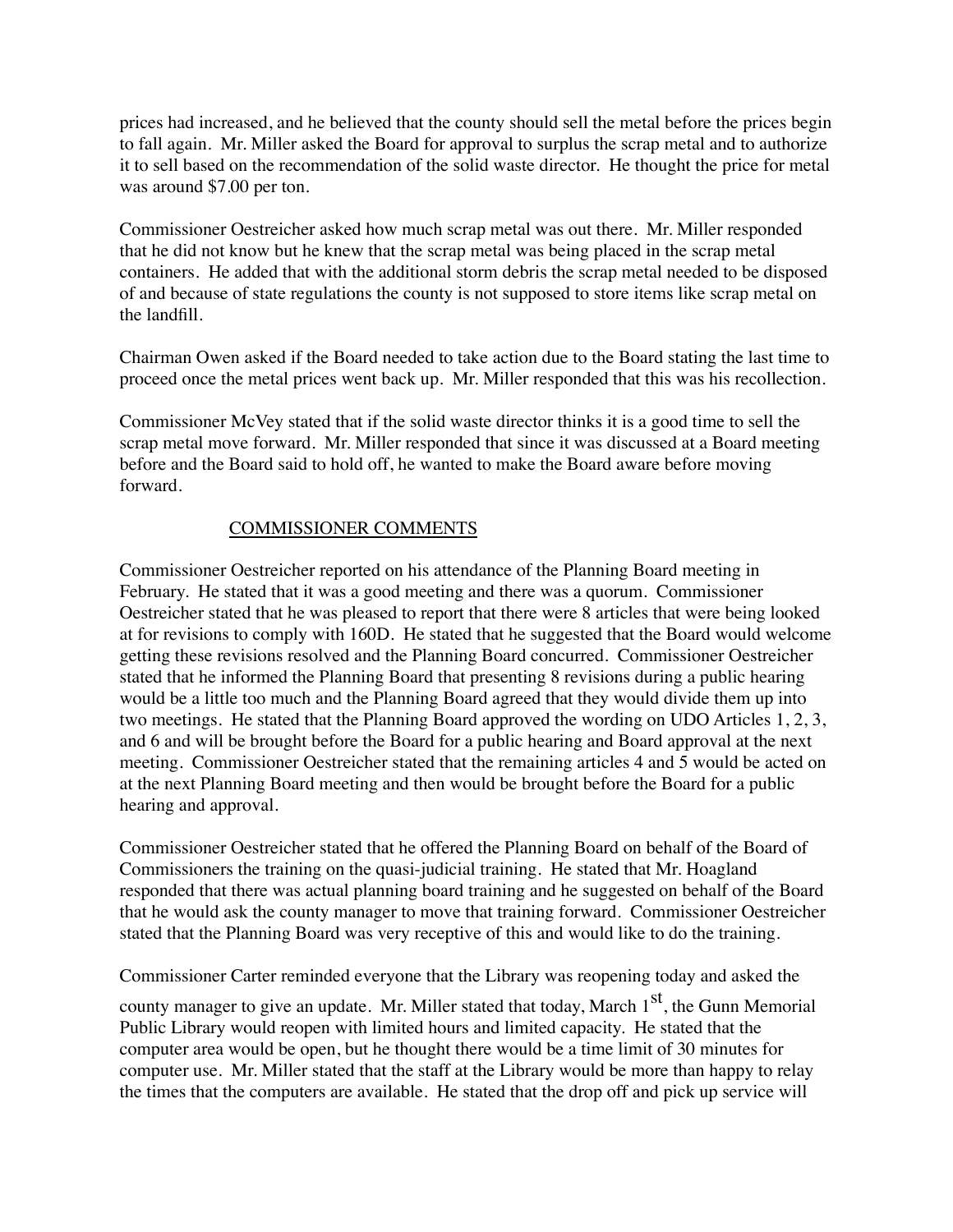continue at the Library while easing into reopening.

Commissioner Jefferies asked the county manager about the \$50,000 to the school system. He stated that at the end of the year the Board voted to approved the budget which was a motion and the \$50,000 was supposed to be for one person to go to school and to come back to Caswell County to teach. Commissioner Jefferies asked what the county manager meant when he said it fell between the cracks because there were other Commissioners even though Sterling Carter was gone. Mr. Miller responded that the Board approved the \$50,000 to be appropriated to the Board of Education to create this scholarship. He stated that he knew there was supposed to be a committee that was supposed to meet to determine how the scholarship fund would be set up. Mr. Miller stated that Commissioner Sterling Carter was the representative for the Board and he was doing most of the leg work for setting up those meetings and he subsequently resigned and the thought the Board of Education decided to move forward, requested the funds, and moved on. He stated that he did not necessarily remember, but it could have been, that it was that specific for one individual but he was happy to research it if Commissioner Jefferies would like for him to. Chairman Owen stated that he looked at the minutes and he could not find any directions that it was just for one student and that it would be a scholarship offered to any student at the high school who was interested in pursuing education but he would have the county manager research it again. Mr. Miller stated that he would be happy to investigate it and give the Board a presentation. Commissioner Jefferies stated that it said the scholarship was for one person and not to go the School Board for scholarships and that meant that one person should have been picked to give the \$50,000 to come back and teach in Caswell County. Chairman Owen responded that he would have the county manager to look for that information where the Board specified one person. Mr. Miller stated that he would be happy to research that. Commissioner Jefferies stated that the clerk read that it said one at the last meeting. Mr. Miller responded that he would get those minutes from the clerk. Commissioner Jefferies stated that \$50,000 is going into a full to draw interest on taxpayer money and that was not what the Board decided to do. He stated that Sterling and Commissioner Hall brought this up before the Board and it was voted on. Chairman Owen responded that he would have the county manager to investigate it.

Chairman Owen stated that he wanted to make the Board aware that he was going to be asking the county manager and staff to resume the plan to get the Board back into the Historic Courthouse. He stated that he did not think the contractor has finished the setup of the meeting room, but the Board did want to make the move back into the courthouse as soon as possible. Chairman Owen stated the governor had eased some of the restrictions to 25 people so he was going to ask staff to look into a possible plan for people to be able to attend in person especially when dealing with public comments. He asked Mr. David Norris about the issue of evening meetings. Chairman Owen stated that an evening meeting was held to see what problems would happen, he added that he knew more people are online at night so there would be a greater pull on the broadband in the evenings. He asked Mr. Norris if some of the attendees were dropped during the evening meeting. Mr. Norris responded that this was correct and that it was due to some security settings at the library, he stated that he was not aware that the meeting would occur at the library and some of these settings exist at the courthouse and those will be reviewed prior to nighttime meetings. Mr. Miller asked Mr. Norris if anyone had problems connecting or staying connected due to broadband limitations, capabilities, bandwidth, etc. He did not think the Chairman was talking about the internet cutting off at the library at 8:00. Chairman Owen